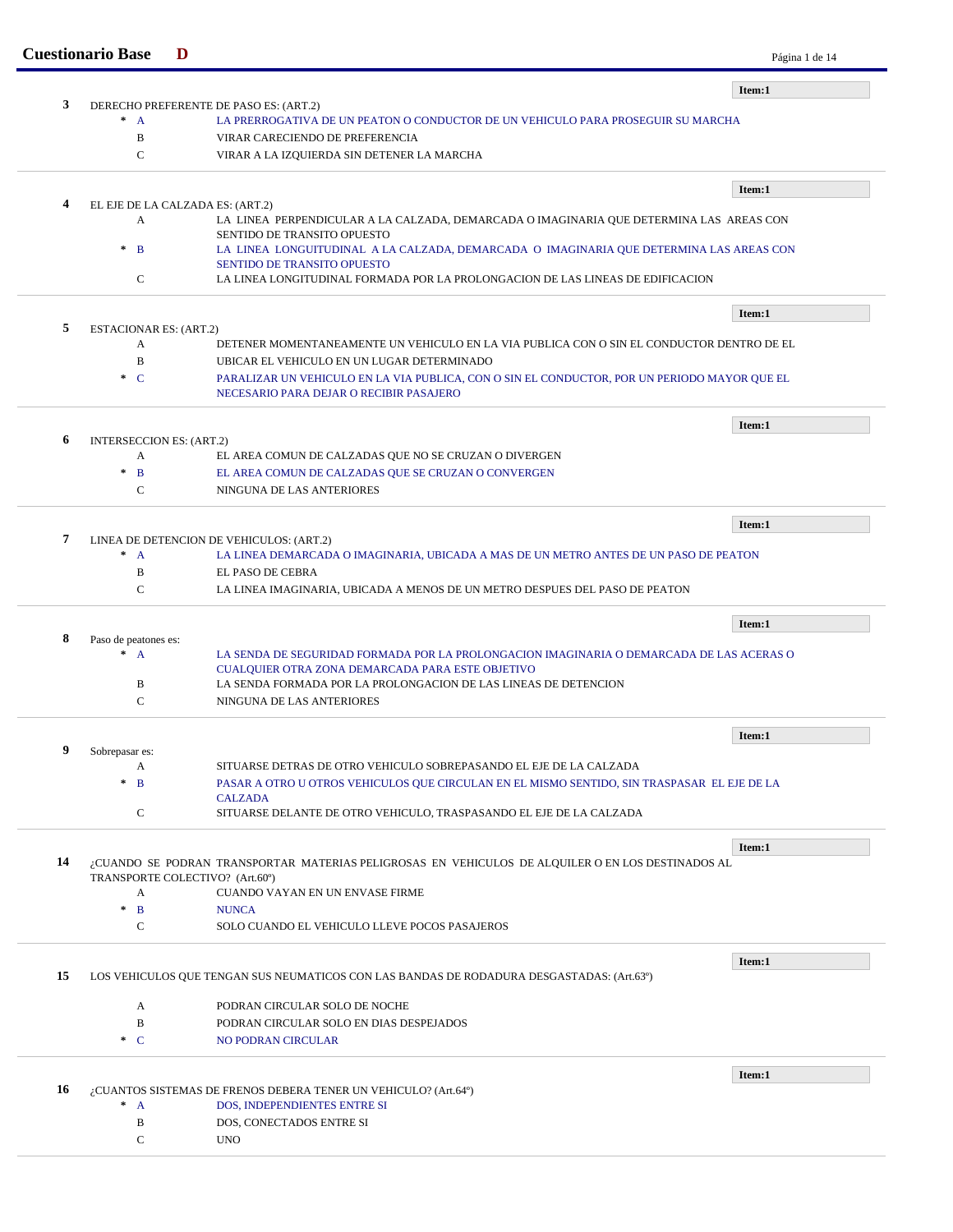|    | <b>Cuestionario Base</b><br>D                                                                                     |                                                                                                            | Página 2 de 14 |
|----|-------------------------------------------------------------------------------------------------------------------|------------------------------------------------------------------------------------------------------------|----------------|
|    |                                                                                                                   |                                                                                                            | Item:1         |
| 22 |                                                                                                                   | EL COLOR DE LAS LUCES QUE PROYECTAN HACIA ADELANTE LOS VEHICULOS DEBEN SER: (Art.69°)                      |                |
|    | A                                                                                                                 | <b>ROJAS Y BLANCAS</b>                                                                                     |                |
|    | $\mathbf B$<br>$\pm$                                                                                              | <b>BLANCAS O AMARILLAS</b>                                                                                 |                |
|    | $\mathbf C$                                                                                                       | <b>ROJAS O BLANCAS</b>                                                                                     |                |
|    |                                                                                                                   |                                                                                                            |                |
|    |                                                                                                                   |                                                                                                            | Item:1         |
| 23 |                                                                                                                   | ¿DE QUE COLOR DEBEN SER LAS LUCES DE VIRAJE TRASERAS? (Art.69°)                                            |                |
|    | A                                                                                                                 | <b>BLANCAS</b>                                                                                             |                |
|    | $\mathbf{B}$<br>$\ast$                                                                                            | <b>ROJAS O AMARILLAS</b>                                                                                   |                |
|    | $\mathbf C$                                                                                                       | <b>VERDES</b>                                                                                              |                |
|    |                                                                                                                   |                                                                                                            | Item:1         |
| 24 |                                                                                                                   | ¿QUE TIPOS DE VEHICULOS DEBEN LLEVAR LUCES AMARILLAS FRONTALES, QUE INDIQUEN CLARAMENTE EL ANCHO Y ALTURA  |                |
|    | MAXIMA DEL VEHICULO? (Art.70°)                                                                                    |                                                                                                            |                |
|    | A                                                                                                                 | <b>TODOS LOS VEHICULOS</b>                                                                                 |                |
|    | $\, {\bf B}$                                                                                                      | SOLO LOS DE CARGA                                                                                          |                |
|    | $C^*$                                                                                                             | LOS DE CARGA UTIL SUPERIOR A 1750 KGS. Y LOS DESTINADOS AL TRANSPORTE COLECTIVO DE PERSONAS                |                |
|    |                                                                                                                   |                                                                                                            | Item:1         |
| 25 |                                                                                                                   | ¿QUE FOCOS O LUCES SE PROHIBEN? (ART.71°)                                                                  |                |
|    | A                                                                                                                 | <b>LOS NEBLINEROS</b>                                                                                      |                |
|    | $\, {\bf B}$                                                                                                      | <b>LOS BUSCA-CAMINOS</b>                                                                                   |                |
|    | $\cdot$ C                                                                                                         | TODOS LOS QUE INDUZCAN A ERROR EN LA CONDUCCION                                                            |                |
|    |                                                                                                                   |                                                                                                            |                |
| 26 |                                                                                                                   |                                                                                                            | Item:1         |
|    | A                                                                                                                 | ¿QUE LUCES DEBE LLEVAR EL VEHICULO EN LAS VIAS PUBLICAS URBANAS? (Art.73º)<br><b>LUCES ALTAS</b>           |                |
|    | $\mathbf B$<br>$\ast$                                                                                             | <b>LUCES BAJAS</b>                                                                                         |                |
|    | $\mathbf C$                                                                                                       | CUALQUIER TIPO DE LUZ                                                                                      |                |
|    |                                                                                                                   |                                                                                                            |                |
| 27 | Item:1<br>CUANDO SE CIRCULE POR CAMINOS Y VIAS RURALES CON LUCES ENCENDIDAS Y NO SE ENCUENTRE PROXIMO NINGUN OTRO |                                                                                                            |                |
|    |                                                                                                                   | VEHICULO, SE UTILIZARAN LUCES: (Art.73º)                                                                   |                |
|    | A                                                                                                                 | <b>ALTAS Y BAJAS</b>                                                                                       |                |
|    | $\ast$<br>$\mathbf{B}$                                                                                            | <b>ALTAS</b>                                                                                               |                |
|    | C                                                                                                                 | <b>BAJAS</b>                                                                                               |                |
|    |                                                                                                                   |                                                                                                            | Item:1         |
| 28 |                                                                                                                   | LOS VEHICULOS DEBERAN LLEVAR ENCENDIDAS LAS LUCES REGLAMENTARIAS DESDE: (Art.72º)                          |                |
|    | A                                                                                                                 | 1/2 HORA ANTES DE LA PUESTA DEL SOL, HASTA 1/2 HORA ANTES DE SU SALIDA                                     |                |
|    | $\ast$<br>$\mathbf{B}$                                                                                            | 1/2 HORA DESPUES DE LA PUESTA DEL SOL, HASTA 1/2 HORA ANTES DE SU SALIDA                                   |                |
|    | $\mathbf C$                                                                                                       | NINGUNA DE LAS ANTERIORES                                                                                  |                |
|    |                                                                                                                   |                                                                                                            |                |
|    |                                                                                                                   |                                                                                                            | Item:1         |
| 29 |                                                                                                                   | ¿QUE TIPOS DE LUCES NO SE DEBEN USAR CUANDO EL VEHICULO SE ENCUENTRE EN MOVIMIENTO? (Art.73º)              |                |
|    | $^*$ A                                                                                                            | DE ESTACIONAMIENTO                                                                                         |                |
|    | B                                                                                                                 | DE FRENO                                                                                                   |                |
|    | ${\bf C}$                                                                                                         | DE VIRAJE                                                                                                  |                |
|    |                                                                                                                   |                                                                                                            |                |
| 30 |                                                                                                                   |                                                                                                            | Item:1         |
|    | A                                                                                                                 | EL SONIDO QUE EMITA EL APARATO SONORO DEL VEHICULO DEBERA SER: (Art.76°)<br>MONOCORDE Y DE ALTA INTENSIDAD |                |
|    | $\pm$                                                                                                             |                                                                                                            |                |
|    | $\mathbf{B}$<br>$\mathbf C$                                                                                       | MONOCORDE Y DE INTENSIDAD MODERADA<br>MONOCORDE Y DE BAJA INTENSIDAD                                       |                |
|    |                                                                                                                   |                                                                                                            |                |
|    |                                                                                                                   |                                                                                                            | Item:1         |
| 31 |                                                                                                                   | ¿CUANDO SE PUEDE HACER USO DEL APARATO SONORO EN ZONA RURAL? (Art.78º)                                     |                |
|    | $^*$ A                                                                                                            | <b>SOLO EN CASO NECESARIO</b>                                                                              |                |
|    |                                                                                                                   | AL LLEGAR A UNA CURVA                                                                                      |                |
|    | B                                                                                                                 |                                                                                                            |                |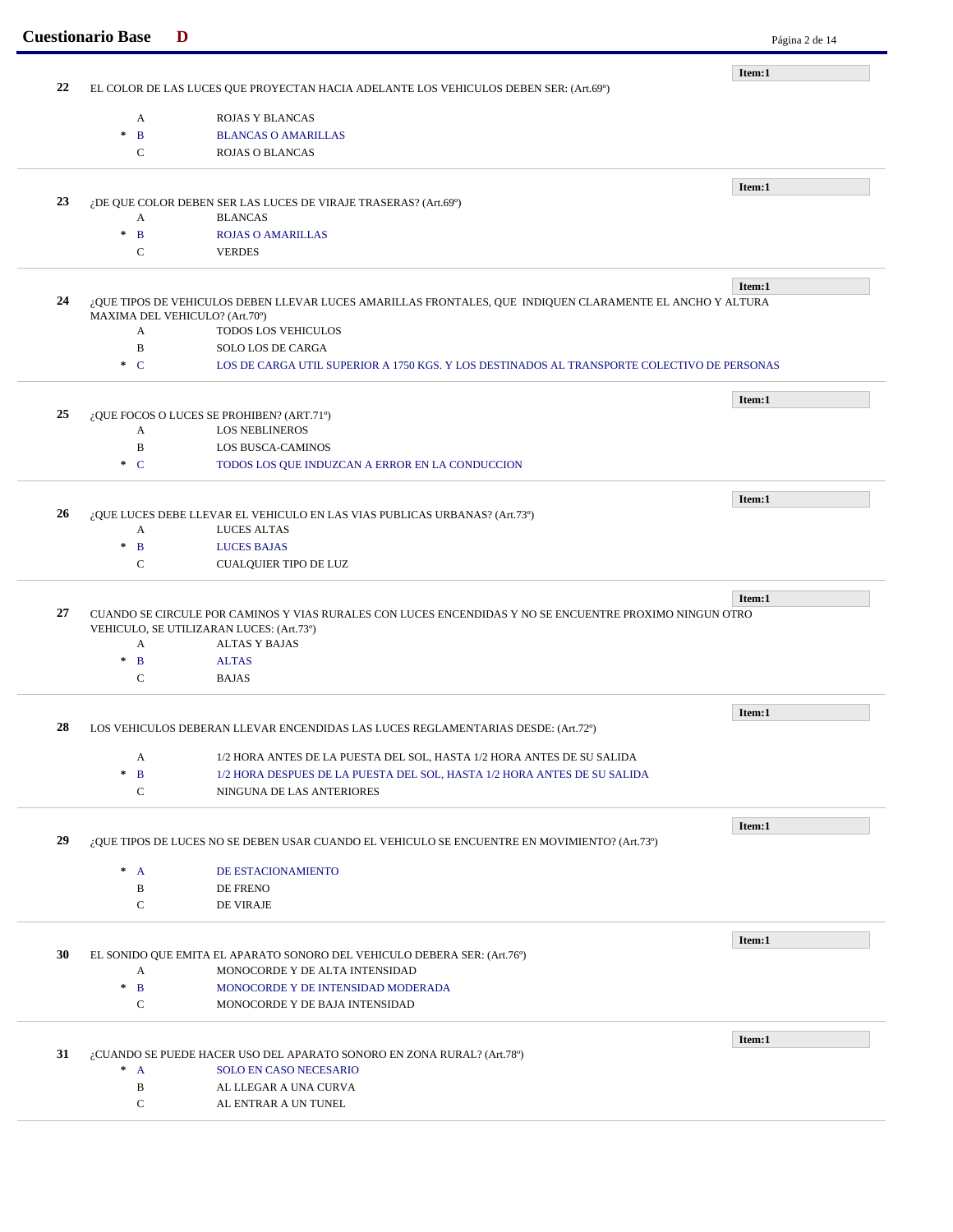|    | <b>Cuestionario Base</b> | D                                                                                                               | Página 3 de 14 |
|----|--------------------------|-----------------------------------------------------------------------------------------------------------------|----------------|
|    |                          |                                                                                                                 | Item:1         |
| 32 | A                        | ¿EN QUE PARTE DEL TUNEL SE PUEDE HACER USO DEL APARATO SONORO? (Art.78º)<br>A LA ENTRADA                        |                |
|    | $\, {\bf B}$             | A LA SALIDA                                                                                                     |                |
|    | $\cdot$ C                | <b>EN NINGUNA PARTE</b>                                                                                         |                |
|    |                          |                                                                                                                 |                |
| 33 |                          | LAS CARACTERISTICAS QUE DEBEN CUMPLIR LOS VIDRIOS DE SEGURIDAD EN UN VEHICULO SON: (Art.79°)                    | Item:1         |
|    |                          |                                                                                                                 |                |
|    | A                        | PERMITIR RELATIVA VISIBILIDAD DESDE EL INTERIOR                                                                 |                |
|    | B                        | PERMITIR PERFECTA VISIBILIDAD DESDE EL EXTERIOR                                                                 |                |
|    | $\cdot$ C                | PERMITIR PERFECTA VISIBILIDAD DESDE Y HACIA EL INTERIOR DEL VEHICULO                                            |                |
|    |                          |                                                                                                                 | Item:1         |
| 34 | $\ast$<br>$\mathbf{A}$   | ¿EN QUE CONDICIONES DEBE ESTAR LA RUEDA DE REPUESTO? (Art.79°)<br><b>EN BUEN ESTADO</b>                         |                |
|    | $\, {\bf B}$             |                                                                                                                 |                |
|    |                          | <b>REDIBUJADA</b>                                                                                               |                |
|    | C                        | <b>RECAUCHADA LISO</b>                                                                                          |                |
|    |                          |                                                                                                                 | Item:1         |
| 35 |                          | ¿PARA QUIEN ES OBLIGATORIO EL CINTURON DE SEGURIDAD? (Art.79°)                                                  |                |
|    | A                        | SOLO PARA LOS OCUPANTES DE LOS ASIENTOS TRASEROS DE LOS AUTOMOVILES                                             |                |
|    | $\ast$<br>$\mathbf{B}$   | PARA LOS OCUPANTES DE LOS ASIENTOS DELANTEROS DE LOS VEHICULOS MOTORIZADOS                                      |                |
|    | $\mathcal{C}$            | NINGUNA DE LAS ANTERIORES                                                                                       |                |
|    |                          |                                                                                                                 | Item:1         |
| 37 |                          | ¿EN QUE CONDICIONES DEBERAN CIRCULAR LOS VEHICULOS CON MOTORES DE COMBUSTION INTERNA? (Art.81º)                 |                |
|    | A                        | CON NEUMATICOS REDIBUJADOS                                                                                      |                |
|    | B                        | CON VIDRIOS POLARIZADOS                                                                                         |                |
|    | $\ast$ C                 | CON SILENCIADOR EFICIENTE Y SIN ESCAPE LIBRE                                                                    |                |
|    |                          |                                                                                                                 | Item:1         |
| 40 |                          | EL MINISTERIO QUE DETERMINA LAS NORMAS DE OPERACION A QUE DEBE ATENERSE LA LOCOMOCION COLECTIVA DE              |                |
|    |                          | PASAJEROS Y DE TAXIS, ES EL DE: (Art.89°)                                                                       |                |
|    | A                        | <b>OBRAS PUBLICAS</b>                                                                                           |                |
|    | $\ast$<br>$\mathbf{B}$   | TRANSPORTES Y TELECOMUNICACIONES                                                                                |                |
|    | $\mathbf C$              | <b>HACIENDA</b>                                                                                                 |                |
|    |                          |                                                                                                                 | Item:1         |
| 41 |                          | LES ESTA EXPRESAMENTE PROHIBIDO FUMAR EN EL INTERIOR DE LOS VEHICULOS A LOS CONDUCTORES DE: (Art.91°)           |                |
|    | A                        | <b>AUTOMOVILES PARTICULARES</b>                                                                                 |                |
|    | B                        | VEHICULOS DE TRANSPORTE ESCOLAR                                                                                 |                |
|    | $C^*$                    | VEHICULOS DESTINADOS AL TRANSPORTE PUBLICO DE PASAJEROS                                                         |                |
|    |                          |                                                                                                                 | Item:1         |
| 42 |                          | EL TACOGRAFO REGISTRA: (Art.71°, D.S.163/84)                                                                    |                |
|    | A                        | SOLO LA VELOCIDAD DE UN VEHICULO                                                                                |                |
|    | $\, {\bf B}$             | SOLO LA DISTANCIA RECORRIDA POR UN VEHICULO                                                                     |                |
|    | $\ast$ C                 | LA VELOCIDAD Y LA DISTANCIA RECORRIDA POR UN VEHICULO, ADEMAS DEL TIEMPO DE MARCHA Y<br><b>DETENCION</b>        |                |
|    |                          |                                                                                                                 |                |
| 43 |                          | EL TIEMPO QUE SE DEBEN MANTENER ARCHIVADOS LOS DISCOS YA USADOS DE LOS TACOGRAFOS ES DE: (Art.10°, D.S.163/84)  | Item:1         |
|    |                          |                                                                                                                 |                |
|    | A                        | 30 DIAS                                                                                                         |                |
|    | B                        | 60 DIAS                                                                                                         |                |
|    | $\ast$ C                 | 90 DIAS                                                                                                         |                |
|    |                          |                                                                                                                 | Item:1         |
| 44 | D.S.163/84)              | LA PROFUNDIDAD MINIMA DE LAS BANDAS DE RODAMIENTO DE LOS NEUMATICOS DE BUSES Y TAXIBUSES DEBE SER DE: (Art.14°, |                |
|    | A                        | 3 MM.                                                                                                           |                |
|    | $\ast$<br>$\mathbf{B}$   | 2 MM.                                                                                                           |                |
|    | C                        | 1,6 MM.                                                                                                         |                |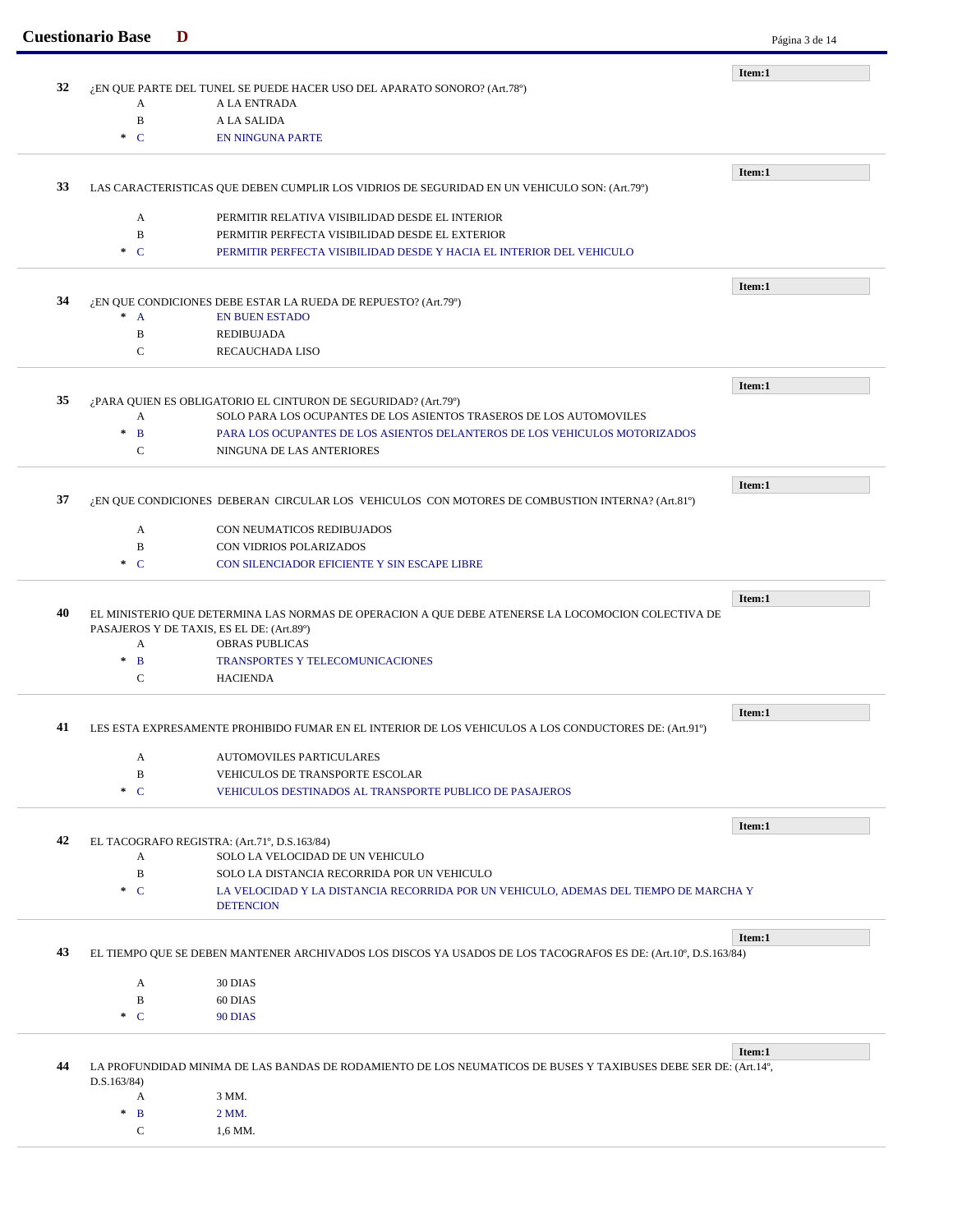|    | <b>Cuestionario Base</b> | D                                                                                                            | Página 4 de 14 |
|----|--------------------------|--------------------------------------------------------------------------------------------------------------|----------------|
|    |                          |                                                                                                              | Item:1         |
| 45 |                          | LA LUZ VERDE DEL SEMAFORO INDICA: (Art.110°)                                                                 |                |
|    | A                        | <b>PREVENCION</b>                                                                                            |                |
|    | $\, {\bf B}$             | <b>PRECAUCION</b>                                                                                            |                |
|    | $\ast$ C                 | <b>PASO</b>                                                                                                  |                |
|    |                          |                                                                                                              |                |
| 46 |                          | LA LUZ AMARILLA DEL SEMAFORO INDICA: (Art.110°)                                                              | Item:1         |
|    | $^*$ A                   | <b>PREVENCION</b>                                                                                            |                |
|    | B                        | <b>PASO</b>                                                                                                  |                |
|    | $\mathcal{C}$            | <b>DETENERSE</b>                                                                                             |                |
|    |                          |                                                                                                              |                |
|    |                          |                                                                                                              | Item:1         |
| 47 |                          | ¿QUE INDICA LA LUZ ROJA DEL SEMAFORO? (Art.110°)                                                             |                |
|    | $^*$ A                   | <b>DETENCION</b>                                                                                             |                |
|    | $\, {\bf B}$             | <b>PRECAUCION</b>                                                                                            |                |
|    | $\mathbf C$              | <b>PASO</b>                                                                                                  |                |
|    |                          |                                                                                                              |                |
|    |                          |                                                                                                              | Item:1         |
| 48 |                          | ¿QUE CONDICIONES DEBE TENER EL CRUCE PARA QUE EL VEHICULO CONTINUE SU MARCHA, NO OBSTANTE TENGA LUZ VERDE AL |                |
|    | FRENTE? (Art.110°)<br>A  | DEBE EXISTIR PREVIAMENTE LUZ AMARILLA                                                                        |                |
|    | $*$ B                    | DEBEN EXISTIR 10 METROS DESPEJADOS PASADO EL CRUCE                                                           |                |
|    | $\mathbf C$              | NO TENER EL PASO DE CEBRA DEMARCADO                                                                          |                |
|    |                          |                                                                                                              |                |
|    |                          |                                                                                                              | Item:1         |
| 49 |                          | LOS VEHICULOS QUE ENFRENTEN UN SEMAFORO CON LUZ ROJA Y FLECHA VERDE, PODRAN: (Art.110°)                      |                |
|    |                          |                                                                                                              |                |
|    | $^*$ A                   | ENTRAR CUIDADOSAMENTE AL CRUCE SOLO PARA SEGUIR EN LA DIRECCION INDICADA EN LA FLECHA                        |                |
|    |                          | <b>VERDE</b>                                                                                                 |                |
|    | B                        | ENTRAR CUIDADOSAMENTE AL CRUCE PARA CONTINUAR DIRECTO                                                        |                |
|    | $\mathbf C$              | NINGUNA DE LAS ANTERIORES                                                                                    |                |
|    |                          |                                                                                                              | Item:1         |
| 50 |                          | LA LUZ ROJA INTERMITENTE DEL SEMAFORO INDICA: (Art.110°)                                                     |                |
|    | A                        | <b>PRECAUCION</b>                                                                                            |                |
|    | B                        | <b>PREVENCION</b>                                                                                            |                |
|    | $\cdot$ C                | <b>PARE</b>                                                                                                  |                |
|    |                          |                                                                                                              |                |
|    |                          |                                                                                                              | Item:1         |
| 51 |                          | LA LUZ AMARILLA INTERMITENTE DEL SEMAFORO INDICA: (Art.110°)                                                 |                |
|    | A                        | PARE                                                                                                         |                |
|    | $*$ B                    | <b>PRECAUCION</b>                                                                                            |                |
|    | $\mathbf C$              | CEDA EL PASO                                                                                                 |                |
|    |                          |                                                                                                              |                |
| 52 |                          | ¿CUANDO LOS CONDUCTORES DEBEN MANTENERSE ATENTOS A LAS CONDICIONES DEL TRANSITO DEL MOMENTO?                 | Item:1         |
|    | (Art.114 <sup>0</sup> )  |                                                                                                              |                |
|    | $^*$ A                   | <b>SIEMPRE</b>                                                                                               |                |
|    | B                        | SOLO EN DIAS DE LLUVIA Y NIEBLA                                                                              |                |
|    | $\mathbf C$              | <b>SOLO EN LA NOCHE</b>                                                                                      |                |
|    |                          |                                                                                                              |                |
|    |                          |                                                                                                              | Item:1         |
| 53 |                          | UNA PERSONA PUEDE MANEJAR UN VEHICULO MOTORIZADO BAJO LA INFLUENCIA DEL ALCOHOL: (Art.115°)                  |                |
|    |                          |                                                                                                              |                |
|    | $^*$ A                   | <b>NUNCA</b>                                                                                                 |                |
|    | B                        | <b>SOLO DE DIA</b>                                                                                           |                |
|    | $\mathbf C$              | <b>SIN ESTAR EBRIO</b>                                                                                       |                |
|    |                          |                                                                                                              |                |
| 54 |                          |                                                                                                              | Item:1         |
|    |                          | EN CONDICIONES NORMALES UN VEHICULO PODRA SER CONDUCIDO MARCHA ATRAS SOLO: (Art.119º)                        |                |
|    | A                        | 50 METROS                                                                                                    |                |
|    | B                        | <b>30 METROS</b>                                                                                             |                |
|    | $\ast$ C                 | PARA MANTENER LA LIBRE CIRCULACION O PARA INCORPORARSE A ELLA O ESTACIONAR UN VEHICULO                       |                |
|    |                          |                                                                                                              |                |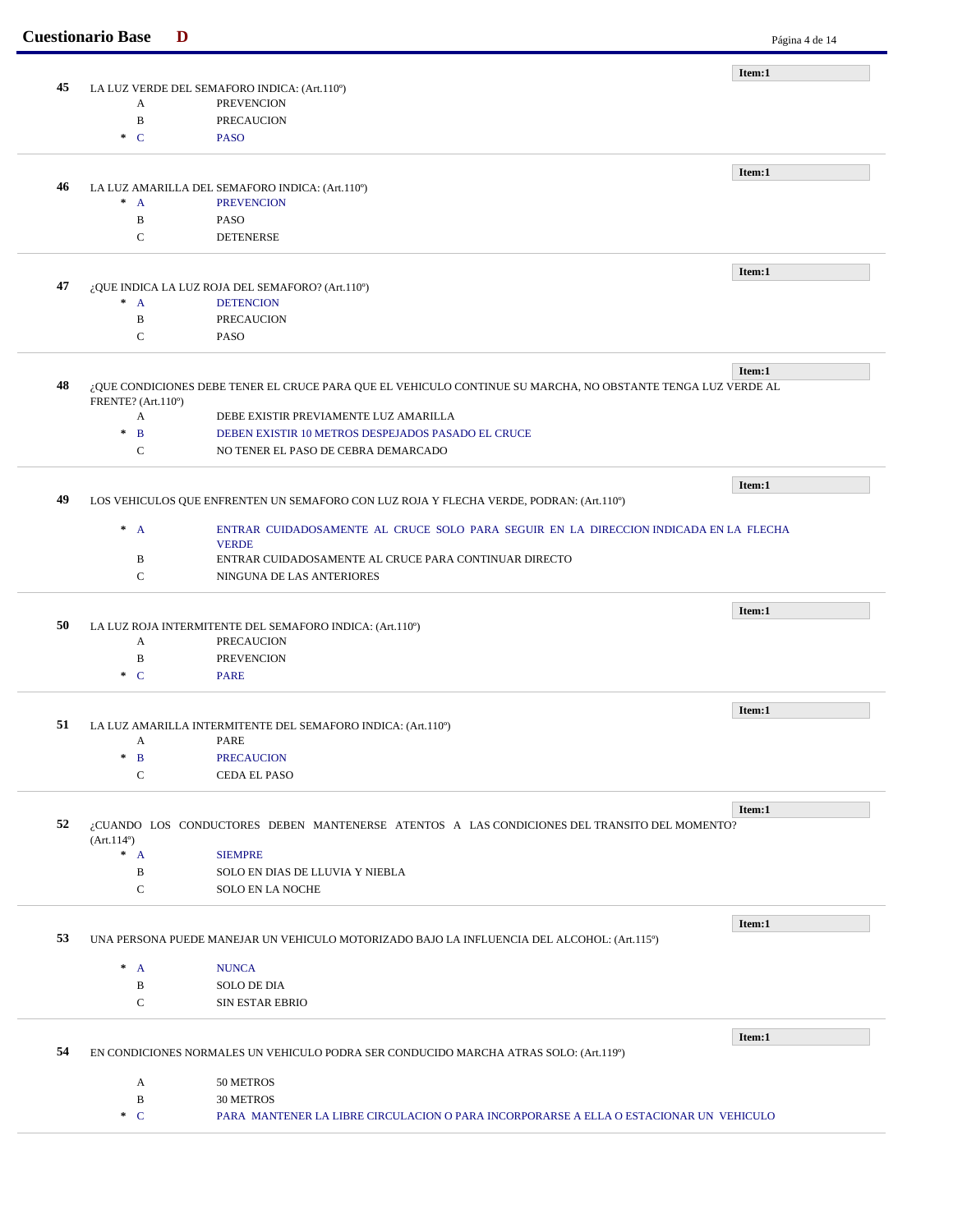|    | <b>Cuestionario Base</b> |                                                                                                            | Página 5 de 14 |  |  |
|----|--------------------------|------------------------------------------------------------------------------------------------------------|----------------|--|--|
|    |                          |                                                                                                            | Item:1         |  |  |
| 55 | (Art.120°)               | LOS VEHICULOS DEBERAN CIRCULAR POR LA MITAD DERECHA DE LA CALZADA SALVO EN EL SIGUIENTE CASO, ENTRE OTROS: |                |  |  |
|    | A                        | EN CIRCULACION RURAL, CUANDO LA VELOCIDAD SEA MENOR A 45 KM/HR                                             |                |  |  |
|    | $\, {\bf B}$             | EN CIRCULACION URBANA, CUANDO LA VELOCIDAD SEA MENOR A 45 KM/HR                                            |                |  |  |
|    | $C^*$                    | EN LA CIRCULACION URBANA, CUANDO LA CALZADA ESTA EXCLUSIVAMENTE SEÑALIZADA PARA EL                         |                |  |  |
|    |                          | TRANSITO EN UN SOLO SENTIDO                                                                                |                |  |  |
|    |                          |                                                                                                            | Item:1         |  |  |
| 56 |                          | LOS VEHICULOS QUE CIRCULEN A UNA VELOCIDAD MENOR QUE LA NORMAL, DEBERAN CIRCULAR: (Art.121º)               |                |  |  |
|    | $^*$ A                   | POR LA DERECHA DE LA CALZADA                                                                               |                |  |  |
|    | B                        | POR LA BERMA                                                                                               |                |  |  |
|    | $\mathcal{C}$            | POR EL CENTRO DE LA CALZADA                                                                                |                |  |  |
|    |                          |                                                                                                            |                |  |  |
| 57 |                          | EN VIAS DE DOBLE TRANSITO, LOS VEHICULOS QUE CIRCULEN EN SENTIDO OPUESTO, AL CRUZARSE: (Art.123º)          | Item:1         |  |  |
|    |                          |                                                                                                            |                |  |  |
|    | A                        | DEBERAN ENCENDER LAS LUCES BAJAS                                                                           |                |  |  |
|    | $\, {\bf B}$             | DEBERAN SEÑALIZAR CON LOS BRAZOS                                                                           |                |  |  |
|    | $\cdot$ C                | NO PASARAN SOBRE EL EJE DE LA CALZADA, DEMARCADO O IMAGINARIO                                              |                |  |  |
|    |                          |                                                                                                            | Item:1         |  |  |
| 58 |                          | EL ADELANTAMIENTO SE DEBERA HACER POR: (Art.124º)                                                          |                |  |  |
|    | $^*$ A                   | <b>LA IZQUIERDA</b>                                                                                        |                |  |  |
|    | B                        | <b>LA DERECHA</b>                                                                                          |                |  |  |
|    | ${\bf C}$                | <b>CUALQUIER PISTA</b>                                                                                     |                |  |  |
|    | Item:1                   |                                                                                                            |                |  |  |
| 59 |                          | EL CONDUCTOR DE UN VEHICULO PUEDE SOBREPASAR A OTRO POR LA DERECHA, CUANDO: (Art.125°)                     |                |  |  |
|    | A                        | EL VEHICULO DE ADELANTE VA A VIRAR A LA DERECHA                                                            |                |  |  |
|    | $\ast$<br>B              | EL VEHICULO DE ADELANTE VA A VIRAR A LA IZQUIERDA                                                          |                |  |  |
|    | $\mathcal{C}$            | <b>NUNCA</b>                                                                                               |                |  |  |
|    |                          |                                                                                                            | Item:1         |  |  |
| 60 |                          | NO SE PODRA ADELANTAR EN EL SIGUIENTE CASO: (Art.126°)                                                     |                |  |  |
|    | A                        | AL APROXIMARSE A UN CAMION                                                                                 |                |  |  |
|    | B                        | <b>CUANDO EXISTE EJE DISCONTINUO</b>                                                                       |                |  |  |
|    | $\ast$ C                 | AL APROXIMARSE A LA CIMA DE UNA CUESTA                                                                     |                |  |  |
|    |                          |                                                                                                            | Item:1         |  |  |
| 61 |                          | ¿CON QUE DISTANCIA DE ANTELACION SE DEBERA HACER LA SEÑAL PARA EFECTUAR UN CAMBIO DE PISTA? (Art.129°)     |                |  |  |
|    | $\pm$<br>$\mathbf{A}$    | <b>30 METROS MINIMO</b>                                                                                    |                |  |  |
|    | $\, {\bf B}$             | <b>20 METROS MINIMO</b>                                                                                    |                |  |  |
|    | $\mathbf C$              | <b>10 METROS MINIMO</b>                                                                                    |                |  |  |
|    |                          |                                                                                                            | Item:1         |  |  |
| 62 |                          | ¿CUAL ES LA DISTANCIA QUE DEBE MANTENER UN CONDUCTOR CON RESPECTO AL VEHICULO DE ADELANTE? (Art.130°)      |                |  |  |
|    | A                        | 30 METROS                                                                                                  |                |  |  |
|    | B                        | 100 METROS                                                                                                 |                |  |  |
|    | $\ast$ C                 | UNA DISTANCIA RAZONABLE Y PRUDENTE                                                                         |                |  |  |
|    |                          |                                                                                                            |                |  |  |
| 67 |                          | ¿QUE VEHICULO DEBERA RESPETAR EL DERECHO PREFERENTE DE PASO DE LOS DEMAS VEHICULOS? (Art.138º Y 143º)      | Item:1         |  |  |
|    |                          |                                                                                                            |                |  |  |
|    | A                        | EL QUE VA A VIRAR A LA DERECHA                                                                             |                |  |  |
|    | $\, {\bf B}$             | EL QUE VA A CONTINUAR DIRECTO                                                                              |                |  |  |
|    | $\ast$ C                 | EL QUE VA A VIRAR A LA IZQUIERDA                                                                           |                |  |  |
|    |                          |                                                                                                            |                |  |  |
|    |                          |                                                                                                            | Item:1         |  |  |
|    |                          | ¿QUE DEBERA HACER UN CONDUCTOR AL INICIAR UN VIRAJE A LA DERECHA? (Art.139º)                               |                |  |  |
| 68 | A<br>$\, {\bf B}$        | ACERCARSE LO MAS A LA IZQUIERDA POSIBLE<br>HACERLO DESDE LA PISTA CENTRAL                                  |                |  |  |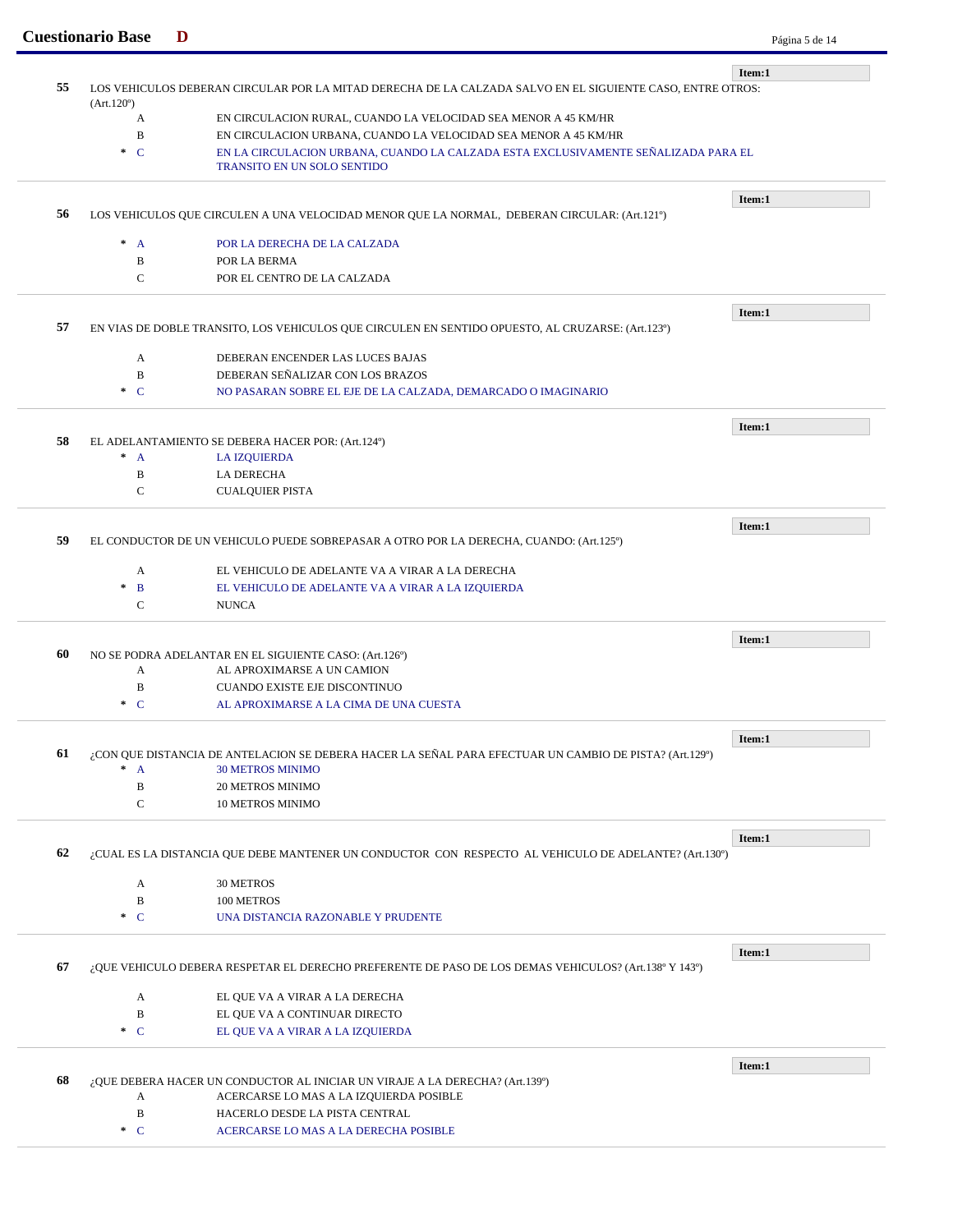|    | <b>Cuestionario Base</b>   | D                                                                                                              | Página 6 de 14 |
|----|----------------------------|----------------------------------------------------------------------------------------------------------------|----------------|
| 69 |                            | ¿QUE DEBERA HACER UN CONDUCTOR AL INICIAR UN VIRAJE A LA IZQUIERDA DESDE UNA VIA DE DOBLE TRANSITO? (Art.139º) | Item:1         |
|    | $^*$ A                     | APROXIMARSE AL COSTADO DERECHO DEL EJE O DE LA LINEA CENTRAL DE LA VIA POR DONDE TRANSITA                      |                |
|    | $\, {\bf B}$               | UBICARSE EN EL LADO IZQUIERDO DEL EJE DE LA CALZADA                                                            |                |
|    | $\mathsf{C}$               | ACERCARSE LO MAS POSIBLE A LA DERECHA                                                                          |                |
|    |                            |                                                                                                                |                |
|    |                            |                                                                                                                | Item:1         |
| 70 |                            | SE PROHIBE EFECTUAR VIRAJE EN "U" EN EL SIGUIENTE CASO: (Art.141º)                                             |                |
|    | A<br>$\, {\bf B}$          | A MITAD DE CUADRA                                                                                              |                |
|    | $\cdot$ C                  | A 300 MTS. DE UNA CURVA<br><b>EN LOS PASOS DE PEATONES</b>                                                     |                |
|    |                            |                                                                                                                |                |
| 71 |                            | PARA SEÑALIZAR CON EL BRAZO EL VIRAJE A LA IZQUIERDA, SE COLOCA EL BRAZO: (Art.142º)                           | Item:1         |
|    |                            |                                                                                                                |                |
|    | $* A$                      | <b>EXTENDIDO HORIZONTALMENTE</b>                                                                               |                |
|    | $\, {\bf B}$               | EN ANGULO RECTO HACIA ARRIBA                                                                                   |                |
|    | $\mathsf{C}$               | <b>HACIA ABAJO</b>                                                                                             |                |
|    |                            |                                                                                                                | Item:1         |
| 72 |                            | PARA SEÑALIZAR CON EL BRAZO LA DISMINUCION DE VELOCIDAD O DETENCION DEL VEHICULO SE DEBERA PONER: (Art.142º)   |                |
|    | A                          | EL BRAZO EXTENDIDO HORIZONTALMENTE                                                                             |                |
|    | $\, {\bf B}$               | EL BRAZO EN ANGULO RECTO HACIA ARRIBA                                                                          |                |
|    | $\ast$ C                   | EL BRAZO EXTENDIDO HACIA ABAJO                                                                                 |                |
|    |                            |                                                                                                                |                |
|    |                            |                                                                                                                | Item:1         |
| 73 |                            | EN UN CRUCE NO REGULADO, ¿QUE VEHICULO DEBERA CEDER EL DERECHO PREFERENTE DE PASO? (Art.143º)                  |                |
|    | A                          | EL QUE LLEGA PRIMERO AL CRUCE                                                                                  |                |
|    | $\, {\bf B}$               | EL DE LA DERECHA CON RESPECTO AL QUE SE ACERCA POR LA IZQUIERDA                                                |                |
|    | $\ast$ C                   | EL DE LA IZQUIERDA CON RESPECTO AL QUE SE ACERQUE POR LA DERECHA                                               |                |
|    |                            |                                                                                                                | Item:1         |
| 74 |                            | EL DERECHO PREFERENTE DE PASO NO REGIRA EN EL SIGUIENTE CASO: (Art.143º)                                       |                |
|    | $\ast$<br>$\mathbf{A}$     | <b>EN CRUCES REGULADOS</b>                                                                                     |                |
|    | $\, {\bf B}$               | EN LAS VIAS DE DOBLE TRANSITO                                                                                  |                |
|    | $\mathsf{C}$               | EN LOS CRUCES NO REGULADOS                                                                                     |                |
|    |                            |                                                                                                                |                |
| 75 |                            | UN CONDUCTOR, AL ENFRENTAR UN SIGNO "PARE", DEBERA: (Art.144º)                                                 | Item:1         |
|    | A                          | PROSEGUIR SU MARCHA                                                                                            |                |
|    | $\pm$<br>$\mathbf{B}$      | DETENERSE Y PERMITIR EL PASO DE LOS VEHICULOS QUE CIRCULAN POR LA OTRA VIA                                     |                |
|    | C                          | <b>ENCENDER LUCES ALTAS</b>                                                                                    |                |
|    |                            |                                                                                                                | Item:1         |
| 76 |                            | UN CONDUCTOR, AL ENFRENTAR UN SIGNO "CEDA EL PASO", DEBERA: (Art.144°)                                         |                |
|    | A                          | <b>DETENERSE SIEMPRE</b>                                                                                       |                |
|    | B                          | SEGUIR A LA MISMA VELOCIDAD                                                                                    |                |
|    | $C^*$                      | REDUCIR LA VELOCIDAD Y DETENERSE SI FUESE NECESARIO                                                            |                |
|    |                            |                                                                                                                | Item:1         |
|    |                            | UN VEHICULO QUE SE INCORPORE A LA CIRCULACION DESDE UN GARAGE PARTICULAR, CARECE DEL DERECHO PREFERENTE        |                |
| 77 | DE PASO: $(Art.145^\circ)$ |                                                                                                                |                |
|    |                            | CUANDO EL VEHICULO ES UN CAMION                                                                                |                |
|    | A                          |                                                                                                                |                |
|    | $\ast$<br>$\mathbf{B}$     | <b>SIEMPRE</b>                                                                                                 |                |
|    | $\mathcal{C}$              | NINGUNA DE LAS ANTERIORES                                                                                      |                |
|    |                            |                                                                                                                | Item:1         |
| 78 |                            | CUANDO SE APROXIMA UN VEHICULO DE EMERGENCIA EN EL MISMO SENTIDO, EL CONDUCTOR DEBERA: (Art.146°)              |                |
|    | A                          | ACELERAR Y CIRCULAR DELANTE DEL VEHICULO DE EMERGENCIA                                                         |                |
|    | B                          | FRENAR BRUSCAMENTE                                                                                             |                |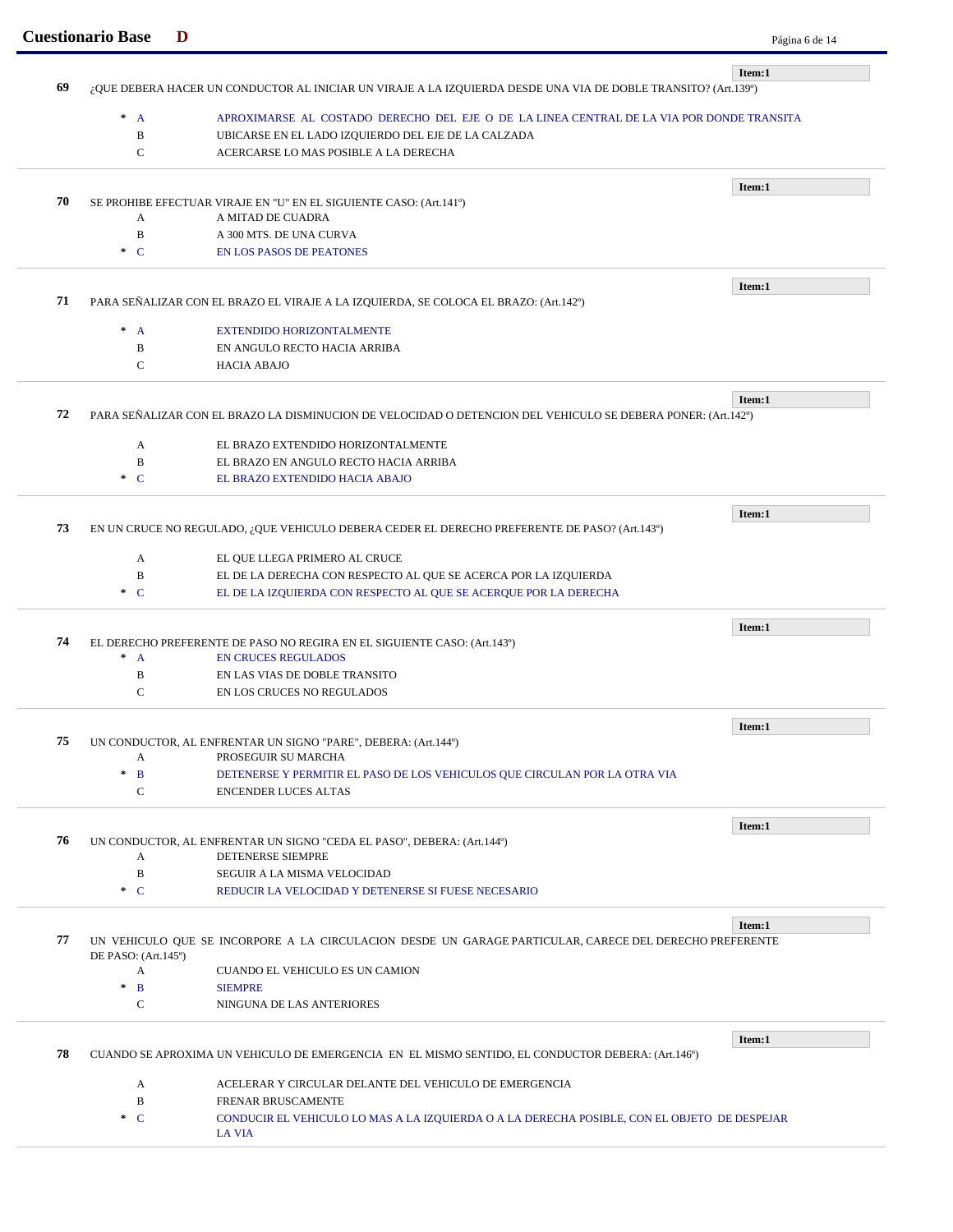|    | <b>Cuestionario Base</b> | D                                                                                  | Página 7 de 14 |
|----|--------------------------|------------------------------------------------------------------------------------|----------------|
|    |                          |                                                                                    | Item:1         |
| 79 |                          | DEBE CONSIDERARSE COMO VELOCIDAD RAZONABLE Y PRUDENTE LA QUE CONTEMPLE: (Art.148°) |                |
|    | $\mathbf{A}$             | LA TEMPERATURA AMBIENTE                                                            |                |
|    | $\, {\bf B}$             | SOLO EL ESTADO DEL CAMINO                                                          |                |
|    | $\ast$ C                 | LOS RIESGOS Y PELIGROS PRESENTES Y POSIBLES                                        |                |
|    |                          |                                                                                    |                |
|    |                          |                                                                                    | Item:1         |
| 80 |                          | CUANDO EL VEHICULO SE APROXIMA A LA CUMBRE DE UNA CUESTA: (Art.149º)               |                |
|    | $^*$ A                   | EL CONDUCTOR DEBERA CONDUCIRLO A UNA VELOCIDAD REDUCIDA                            |                |
|    | B                        | EL CONDUCTOR DEBERA ACELERAR                                                       |                |
|    | $\mathbf C$              | EL CONDUCTOR DEBERA FRENAR A FONDO                                                 |                |
|    |                          |                                                                                    | Item:1         |
| 81 |                          | VELOCIDAD RAZONABLE Y PRUDENTE SIGNIFICA: (Art.148°)                               |                |
|    | A                        | <b>10 KM/HR</b>                                                                    |                |
|    | $\ast$<br>$\mathbf{B}$   | UNA VELOCIDAD QUE PERMITA CONTROLAR EL VEHICULO CUANDO SEA NECESARIO               |                |
|    | C                        | 30 KM/HR                                                                           |                |
|    |                          |                                                                                    | Item:1         |
| 82 |                          | AL INGRESAR A UN CRUCE DE CALLES O CAMINOS ES NECESARIO: (Art.149º)                |                |
|    | $* A$                    | CONDUCIR EL VEHICULO A UNA VELOCIDAD REDUCIDA                                      |                |
|    | B                        | HACER CAMBIO DE LUCES                                                              |                |
|    | $\mathbf C$              | NINGUNA DE LAS ANTERIORES                                                          |                |
|    |                          |                                                                                    |                |
| 83 |                          | LA VELOCIDAD MAXIMA PERMITIDA EN CARRETERA ES: (Art.150°)                          | Item:1         |
|    | A                        | 105 KM/HR                                                                          |                |
|    | $\ast$<br>$\mathbf{B}$   | <b>100 KM/HR</b>                                                                   |                |
|    | C                        | <b>90 KM/HR</b>                                                                    |                |
|    |                          |                                                                                    |                |
|    |                          |                                                                                    | Item:1         |
| 84 |                          | LA VELOCIDAD MAS BAJA A LA QUE SE PUEDE CIRCULAR ES: (Art.152º)                    |                |
|    | A                        | LA QUE DECIDA EL CONDUCTOR                                                         |                |
|    | B                        | 20 KM/HR                                                                           |                |
|    | $\ast$ C                 | LA QUE NO IMPIDA EL DESPLAZAMIENTO NORMAL Y ADECUADO DE LOS DEMAS VEHICULOS        |                |
|    |                          |                                                                                    | Item:1         |
| 85 |                          | LA VELOCIDAD MAXIMA PERMITIDA EN ZONAS URBANAS ES: (Art.152º)                      |                |
|    | A                        | 55 KM/HR                                                                           |                |
|    | $\, {\bf B}$             | 45 KM/HR                                                                           |                |
|    | $C^*$                    | 50 KM/HR                                                                           |                |
|    |                          |                                                                                    | Item:1         |
| 86 |                          | LOS VEHICULOS DEBERAN ESTACIONARSE: (Art.153º)                                     |                |
|    | $^*$ A                   | A LA DERECHA DE LA CALZADA                                                         |                |
|    | $\, {\bf B}$             | AL CENTRO DE LA CALZADA                                                            |                |
|    | C                        | A LA IZQUIERDA DE LA CALZADA                                                       |                |
|    |                          |                                                                                    | Item:1         |
| 87 |                          | SOLO PODRA ESTACIONAR AL LADO IZQUIERDO DE LA CALZADA CUANDO: (Art.153º)           |                |
|    | $^*$ A                   | LA SEÑALIZACION LO PERMITA                                                         |                |
|    | B                        | NO EXISTAN CARABINEROS                                                             |                |
|    | $\mathbf C$              | NINGUNA DE LAS ANTERIORES                                                          |                |
|    |                          |                                                                                    | Item:1         |
| 88 |                          | EN LA CARRETERA LOS VEHICULOS DEBERAN ESTACIONARSE: (Art.154º)                     |                |
|    | A                        | CON LA MITAD DERECHA SOBRE LA BERMA                                                |                |
|    |                          |                                                                                    |                |
|    | $\, {\bf B}$             | SOLO CON LA PARTE DE ATRAS SOBRE LA CALZADA                                        |                |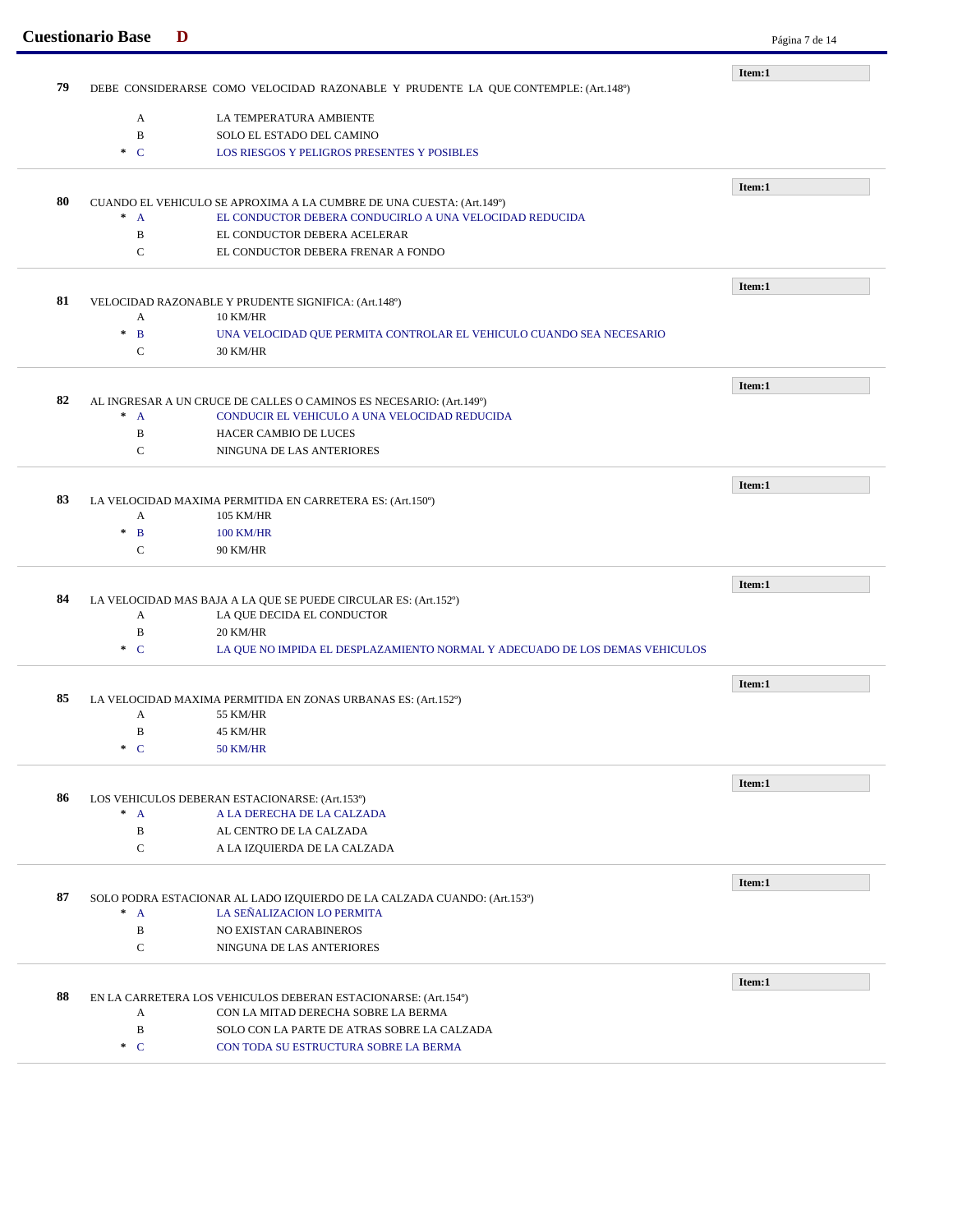|          | <b>Cuestionario Base</b><br>D |                                                                                                                        | Página 8 de 14 |
|----------|-------------------------------|------------------------------------------------------------------------------------------------------------------------|----------------|
|          |                               |                                                                                                                        | Item:1         |
| 89       |                               | ¿CUAL ES LA DISTANCIA MAXIMA A LA QUE DEBEN ESTACIONARSE LOS VEHICULOS DE LA CUNETA? (Art.155º)                        |                |
|          | A                             | 20 CMS                                                                                                                 |                |
|          | B                             | 60 CMS                                                                                                                 |                |
|          | $\cdot$ C                     | 30 CMS                                                                                                                 |                |
|          |                               |                                                                                                                        | Item:1         |
| 90       |                               | ¿QUE DEBERA HACER UN CONDUCTOR AL ESTACIONAR UN VEHICULO MOTORIZADO? (Art.156°)                                        |                |
|          | A                             | DETENER EL MOTOR DEL VEHICULO                                                                                          |                |
|          | B<br>$\mathcal{R}$            | FRENARLO Y DETENER EL MOTOR                                                                                            |                |
|          | $\mathcal{C}$                 | FRENAR EL VEHICULO                                                                                                     |                |
|          |                               |                                                                                                                        | Item:1         |
| 91       |                               | ¿COMO SE DEBE ESTACIONAR UN VEHICULO CUANDO LA VIA ES EN SUBIDA? (Art.156º)                                            |                |
|          | A                             | CON LAS RUEDAS DELANTERAS HACIA LA CUNETA                                                                              |                |
|          | $\, {\bf B}$                  | CON LAS RUEDAS TRASERAS HACIA LA CALZADA                                                                               |                |
|          | $\ast$ C                      | CON LAS RUEDAS DELANTERAS HACIA LA CALZADA                                                                             |                |
|          |                               |                                                                                                                        | Item:1         |
| 92       |                               | ¿LA DISTANCIA MINIMA ENTRE UN VEHICULO Y OTRO AL ESTACIONARSE DEBE SER? (ART.155)                                      |                |
|          | A                             | 50 CM                                                                                                                  |                |
|          | $\mathbf{B}$<br>$\ast$        | 60 CM                                                                                                                  |                |
|          | $\mathbf C$                   | 30 CM                                                                                                                  |                |
|          |                               |                                                                                                                        | Item:1         |
| 93       |                               | ¿COMO SON EN CUANTO AL ACCESO, LOS PARADEROS DE TAXIS? (Art.158º)                                                      |                |
|          | $\ast$<br>$\mathbf{A}$        | <b>LIBRES</b>                                                                                                          |                |
|          | B                             | ASIGNADOS A ASOCIACIONES                                                                                               |                |
|          | $\mathbf C$                   | <b>ASIGNADOS A PARTICULARES</b>                                                                                        |                |
|          |                               |                                                                                                                        | Item:1         |
| 94       | (Art.160)                     | ¿A CUANTOS METROS DE UN GRIFO PARA INCENDIO Y DE UN CUARTEL DE BOMBAS SE PUEDE ESTACIONAR UN VEHICULO?                 |                |
|          | А                             | A MENOS DE 6 METROS Y 5 METROS, RESPECTIVAMENTE                                                                        |                |
|          | B                             | A MAS DE UN METRO Y 3 METROS, RESPECTIVAMENTE                                                                          |                |
|          | $\ast$ C                      |                                                                                                                        |                |
|          |                               | A MAS DE 5 METROS Y 10 METROS, RESPECTIVAMENTE                                                                         |                |
|          |                               |                                                                                                                        |                |
|          |                               | ¿A CUANTOS METROS DE UN CRUCE FERROVIARIO A NIVEL SE PUEDE ESTACIONAR? (Art.160°)                                      | Item:1         |
|          |                               |                                                                                                                        |                |
|          | A<br>$\ast$                   | A MAS DE 5 MTS                                                                                                         |                |
|          | $\mathbf{B}$<br>$\mathbf C$   | A MAS DE 20 MTS<br>A MENOS DE 20 MTS                                                                                   |                |
|          |                               |                                                                                                                        |                |
|          |                               | ¿A CUANTOS METROS DE UNA ESQUINA O DE UN SIGNO "PARE" O "CEDA EL PASO" SE PUEDE ESTACIONAR UN VEHICULO                 | Item:1         |
|          | MOTORIZADO? (Art.160°)        |                                                                                                                        |                |
|          | $^*$ A                        | A MAS DE 10 MTS., EN AMBOS CASOS                                                                                       |                |
|          | B                             | A MENOS DE 10 Y 5 MTS., RESPECTIVAMENTE                                                                                |                |
| 95<br>96 | $\mathbf C$                   | A MAS DE 5 Y 10 MTS., RESPECTIVAMENTE                                                                                  |                |
|          |                               |                                                                                                                        | Item:1         |
|          |                               | ¿BAJO QUE CONDICIONES UN ESTACIONAMIENTO RESERVADO PUEDE SER OCUPADO POR CUALQUIER VEHICULO? (Art.164º)                |                |
|          | A                             | SIEMPRE QUE SEA LA MISMA PLACA PATENTE                                                                                 |                |
|          | B                             | NUNCA, ESTA TOTALMENTE PROHIBIDO                                                                                       |                |
|          | $\cdot$ C                     | SIEMPRE QUE EL CONDUCTOR DEL VEHICULO PERMANEZCA EN EL Y LO RETIRE CUANDO LLEGUE EL<br>VEHICULO QUE GOCE DE LA RESERVA |                |
|          |                               |                                                                                                                        |                |
|          |                               | EN UN ACCIDENTE, EL SOLO HECHO DE LA INFRACCION NO DETERMINA: (Art.171º)                                               | Item:1         |
|          | А                             | LA GRAVEDAD DEL ACCIDENTE                                                                                              |                |
| 97<br>98 | $\mathbf{B}$<br>$\ast$        | LA RESPONSABILIDAD CIVIL DEL INFRACTOR                                                                                 |                |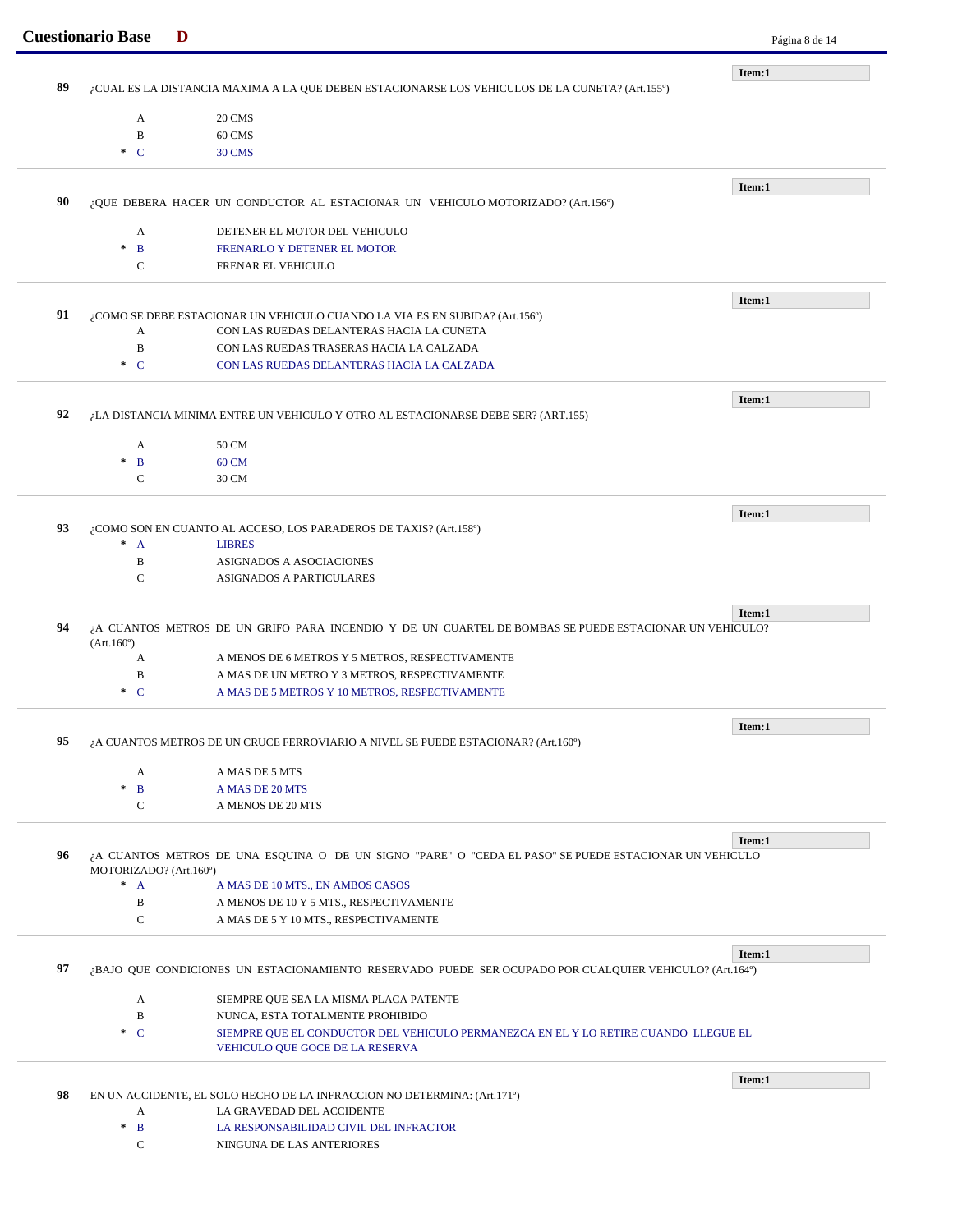| <b>Cuestionario Base</b><br>D |                                                                                                                | Página 9 de 14                                                                                                                                                                                                                                                                                                                                                                                                                                                                                                                                                                                                                                                                                          |
|-------------------------------|----------------------------------------------------------------------------------------------------------------|---------------------------------------------------------------------------------------------------------------------------------------------------------------------------------------------------------------------------------------------------------------------------------------------------------------------------------------------------------------------------------------------------------------------------------------------------------------------------------------------------------------------------------------------------------------------------------------------------------------------------------------------------------------------------------------------------------|
|                               |                                                                                                                | Item:1                                                                                                                                                                                                                                                                                                                                                                                                                                                                                                                                                                                                                                                                                                  |
|                               |                                                                                                                |                                                                                                                                                                                                                                                                                                                                                                                                                                                                                                                                                                                                                                                                                                         |
| $^*$ A                        | PRESUNCION DE RESPONSABILIDAD DEL CONDUCTOR                                                                    |                                                                                                                                                                                                                                                                                                                                                                                                                                                                                                                                                                                                                                                                                                         |
| B                             | CAUSAL DE CANCELACION DE LICENCIA                                                                              |                                                                                                                                                                                                                                                                                                                                                                                                                                                                                                                                                                                                                                                                                                         |
| C                             | NINGUNA DE LAS ANTERIORES                                                                                      |                                                                                                                                                                                                                                                                                                                                                                                                                                                                                                                                                                                                                                                                                                         |
|                               |                                                                                                                | Item:1                                                                                                                                                                                                                                                                                                                                                                                                                                                                                                                                                                                                                                                                                                  |
|                               |                                                                                                                |                                                                                                                                                                                                                                                                                                                                                                                                                                                                                                                                                                                                                                                                                                         |
|                               |                                                                                                                |                                                                                                                                                                                                                                                                                                                                                                                                                                                                                                                                                                                                                                                                                                         |
|                               |                                                                                                                |                                                                                                                                                                                                                                                                                                                                                                                                                                                                                                                                                                                                                                                                                                         |
|                               |                                                                                                                |                                                                                                                                                                                                                                                                                                                                                                                                                                                                                                                                                                                                                                                                                                         |
|                               |                                                                                                                |                                                                                                                                                                                                                                                                                                                                                                                                                                                                                                                                                                                                                                                                                                         |
|                               |                                                                                                                | Item:1                                                                                                                                                                                                                                                                                                                                                                                                                                                                                                                                                                                                                                                                                                  |
|                               |                                                                                                                |                                                                                                                                                                                                                                                                                                                                                                                                                                                                                                                                                                                                                                                                                                         |
|                               |                                                                                                                |                                                                                                                                                                                                                                                                                                                                                                                                                                                                                                                                                                                                                                                                                                         |
| B                             |                                                                                                                |                                                                                                                                                                                                                                                                                                                                                                                                                                                                                                                                                                                                                                                                                                         |
|                               |                                                                                                                |                                                                                                                                                                                                                                                                                                                                                                                                                                                                                                                                                                                                                                                                                                         |
|                               |                                                                                                                | Item:1                                                                                                                                                                                                                                                                                                                                                                                                                                                                                                                                                                                                                                                                                                  |
|                               |                                                                                                                |                                                                                                                                                                                                                                                                                                                                                                                                                                                                                                                                                                                                                                                                                                         |
| $^*$ A                        | DELANTE DE UN VEHICULO DETENIDO HABIENDO TRANSITO LIBRE EN LA VIA RESPECTIVA                                   |                                                                                                                                                                                                                                                                                                                                                                                                                                                                                                                                                                                                                                                                                                         |
| B                             | DETRAS DEL VEHICULO EN MOVIMIENTO                                                                              |                                                                                                                                                                                                                                                                                                                                                                                                                                                                                                                                                                                                                                                                                                         |
| $\mathbf C$                   | NINGUNA DE LAS ANTERIORES                                                                                      |                                                                                                                                                                                                                                                                                                                                                                                                                                                                                                                                                                                                                                                                                                         |
|                               |                                                                                                                | Item:2                                                                                                                                                                                                                                                                                                                                                                                                                                                                                                                                                                                                                                                                                                  |
|                               |                                                                                                                |                                                                                                                                                                                                                                                                                                                                                                                                                                                                                                                                                                                                                                                                                                         |
| $^*$ A                        | <b>DISMINUIR LA VELOCIDAD</b>                                                                                  |                                                                                                                                                                                                                                                                                                                                                                                                                                                                                                                                                                                                                                                                                                         |
| B                             | <b>TOCAR LA BOCINA</b>                                                                                         |                                                                                                                                                                                                                                                                                                                                                                                                                                                                                                                                                                                                                                                                                                         |
| $\mathbf C$                   | <b>AUMENTAR LA VELOCIDAD</b>                                                                                   |                                                                                                                                                                                                                                                                                                                                                                                                                                                                                                                                                                                                                                                                                                         |
|                               |                                                                                                                | Item:2                                                                                                                                                                                                                                                                                                                                                                                                                                                                                                                                                                                                                                                                                                  |
|                               |                                                                                                                |                                                                                                                                                                                                                                                                                                                                                                                                                                                                                                                                                                                                                                                                                                         |
|                               |                                                                                                                |                                                                                                                                                                                                                                                                                                                                                                                                                                                                                                                                                                                                                                                                                                         |
| $^*$ A                        | DISMINUIR LA VELOCIDAD                                                                                         |                                                                                                                                                                                                                                                                                                                                                                                                                                                                                                                                                                                                                                                                                                         |
| B<br>C                        | AUMENTAR LA VELOCIDAD<br><b>ESTAR ATENTO A FRENAR</b>                                                          |                                                                                                                                                                                                                                                                                                                                                                                                                                                                                                                                                                                                                                                                                                         |
|                               |                                                                                                                |                                                                                                                                                                                                                                                                                                                                                                                                                                                                                                                                                                                                                                                                                                         |
|                               |                                                                                                                | Item:2                                                                                                                                                                                                                                                                                                                                                                                                                                                                                                                                                                                                                                                                                                  |
|                               | AL ACERCARSE CON SU VEHICULO A UNA INTERSECCION, ¿QUE DEBE HACER? (Art.143º)                                   |                                                                                                                                                                                                                                                                                                                                                                                                                                                                                                                                                                                                                                                                                                         |
| A                             | HACER CAMBIO DE LUCES                                                                                          |                                                                                                                                                                                                                                                                                                                                                                                                                                                                                                                                                                                                                                                                                                         |
| B                             | TOCAR LA BOCINA                                                                                                |                                                                                                                                                                                                                                                                                                                                                                                                                                                                                                                                                                                                                                                                                                         |
| $\ast$ C                      | DEBERA ACERCARSE A VELOCIDAD REDUCIDA                                                                          |                                                                                                                                                                                                                                                                                                                                                                                                                                                                                                                                                                                                                                                                                                         |
|                               |                                                                                                                | Item:2                                                                                                                                                                                                                                                                                                                                                                                                                                                                                                                                                                                                                                                                                                  |
|                               | AL APROXIMARSE A UNA CURVA CON VISIBILIDAD REDUCIDA ¿QUE DEBE HACER? (Art.149°)                                |                                                                                                                                                                                                                                                                                                                                                                                                                                                                                                                                                                                                                                                                                                         |
| $^*$ A                        | DISMINUIR LA VELOCIDAD                                                                                         |                                                                                                                                                                                                                                                                                                                                                                                                                                                                                                                                                                                                                                                                                                         |
| B                             | CIRCULAR POR EL CENTRO DE LA CALZADA                                                                           |                                                                                                                                                                                                                                                                                                                                                                                                                                                                                                                                                                                                                                                                                                         |
| $\mathbf C$                   | DISMINUIR LA VELOCIDAD HASTA DETENERSE                                                                         |                                                                                                                                                                                                                                                                                                                                                                                                                                                                                                                                                                                                                                                                                                         |
|                               |                                                                                                                |                                                                                                                                                                                                                                                                                                                                                                                                                                                                                                                                                                                                                                                                                                         |
|                               | SI SE REVIENTA UN NEUMATICO, UD.:                                                                              | Item:2                                                                                                                                                                                                                                                                                                                                                                                                                                                                                                                                                                                                                                                                                                  |
| A                             | <b>FRENA</b>                                                                                                   |                                                                                                                                                                                                                                                                                                                                                                                                                                                                                                                                                                                                                                                                                                         |
| B                             | VIRA HACIA EL LADO DE LA RUEDA REVENTADA                                                                       |                                                                                                                                                                                                                                                                                                                                                                                                                                                                                                                                                                                                                                                                                                         |
| $\cdot C$                     | MANTIENE LA DIRECCION EN MARCHA Y REDUCE LA VELOCIDAD                                                          |                                                                                                                                                                                                                                                                                                                                                                                                                                                                                                                                                                                                                                                                                                         |
|                               |                                                                                                                | Item:2                                                                                                                                                                                                                                                                                                                                                                                                                                                                                                                                                                                                                                                                                                  |
|                               | SI OBSERVA QUE EN LA PARTE TRASERA DE UN VEHICULO SE ENCIENDEN LAS LUCES BLANCAS ¿QUE INDICA? (Arts.68º Y 69º) |                                                                                                                                                                                                                                                                                                                                                                                                                                                                                                                                                                                                                                                                                                         |
|                               |                                                                                                                |                                                                                                                                                                                                                                                                                                                                                                                                                                                                                                                                                                                                                                                                                                         |
| A<br>$\ast$<br>$\mathbf{B}$   | QUE EL VEHICULO VA A ADELANTAR A OTRO VEHICULO<br>QUE ESTA RETROCEDIENDO                                       |                                                                                                                                                                                                                                                                                                                                                                                                                                                                                                                                                                                                                                                                                                         |
|                               | A<br>$\ast$<br>$\mathbf{B}$<br>$\mathbf C$<br>A<br>$\ast$ C                                                    | NO ESTAR ATENTO A LAS CONDICIONES DEL TRANSITO, CONSTITUYE: (Art.172º)<br>EN TODO ACCIDENTE EN QUE SE PRODUZCAN DAÑOS, EL O LOS PARTICIPANTES ESTARAN OBLIGADOS A: (Art.173º)<br>HUIR DEL SITIO DEL SUCESO<br>DAR CUENTA DE INMEDIATO A LA AUTORIDAD POLICIAL MAS PROXIMA<br>LLAMAR AL SERVICIO DE AMBULANCIAS<br>SE PRESUMIRA CULPABILIDAD DEL PEATON QUE CRUCE LA CALZADA EN (ART.176)<br>EL PASO DE CEBRA<br>PASO PARA PEATONES<br><b>LUGAR PROHIBIDO</b><br>SE PRESUMIRA CULPABILIDAD DEL PEATON CUANDO PASE POR: (ART.176)<br>AL ACERCARSE A UNA SEÑAL ZONA DE ESCUELA ¿QUÉ DEBE HACER?<br>AL ENCONTRARSE LA CALZADA HUMEDA, CON HIELO O CON PAVIMENTO RESBALADIZO POR LA LLUVIA, ¿QUE DEBE HACER? |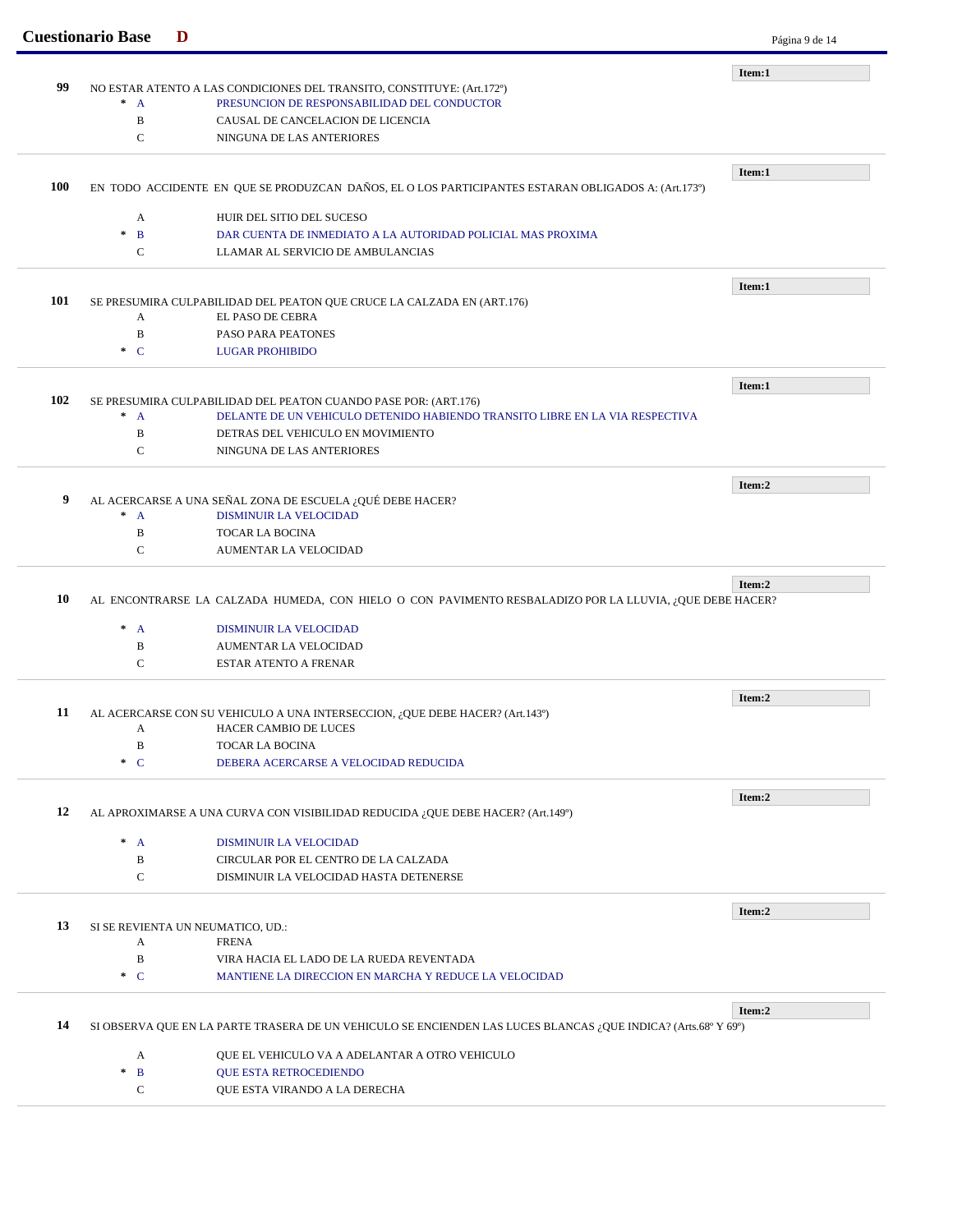|                                                                                                                    |                                                                                      | Item:2                                                                                                                                                                                                                                                                                                                                                                                                                                                                                                                                                                                                                                                                                                                                                                            |  |  |
|--------------------------------------------------------------------------------------------------------------------|--------------------------------------------------------------------------------------|-----------------------------------------------------------------------------------------------------------------------------------------------------------------------------------------------------------------------------------------------------------------------------------------------------------------------------------------------------------------------------------------------------------------------------------------------------------------------------------------------------------------------------------------------------------------------------------------------------------------------------------------------------------------------------------------------------------------------------------------------------------------------------------|--|--|
|                                                                                                                    |                                                                                      |                                                                                                                                                                                                                                                                                                                                                                                                                                                                                                                                                                                                                                                                                                                                                                                   |  |  |
|                                                                                                                    | ¿QUE DISTANCIA PUEDE RECORRER UN VEHICULO EN MARCHA ATRAS POR LA CALZADA? (Art.119°) |                                                                                                                                                                                                                                                                                                                                                                                                                                                                                                                                                                                                                                                                                                                                                                                   |  |  |
| A                                                                                                                  | 100 METROS                                                                           |                                                                                                                                                                                                                                                                                                                                                                                                                                                                                                                                                                                                                                                                                                                                                                                   |  |  |
| $\, {\bf B}$                                                                                                       | 150 METROS                                                                           |                                                                                                                                                                                                                                                                                                                                                                                                                                                                                                                                                                                                                                                                                                                                                                                   |  |  |
| $\ast$ C                                                                                                           | NINGUNA DE LAS ANTERIORES                                                            |                                                                                                                                                                                                                                                                                                                                                                                                                                                                                                                                                                                                                                                                                                                                                                                   |  |  |
|                                                                                                                    |                                                                                      | Item:2                                                                                                                                                                                                                                                                                                                                                                                                                                                                                                                                                                                                                                                                                                                                                                            |  |  |
|                                                                                                                    |                                                                                      |                                                                                                                                                                                                                                                                                                                                                                                                                                                                                                                                                                                                                                                                                                                                                                                   |  |  |
| $\pm$                                                                                                              |                                                                                      |                                                                                                                                                                                                                                                                                                                                                                                                                                                                                                                                                                                                                                                                                                                                                                                   |  |  |
|                                                                                                                    |                                                                                      |                                                                                                                                                                                                                                                                                                                                                                                                                                                                                                                                                                                                                                                                                                                                                                                   |  |  |
|                                                                                                                    |                                                                                      |                                                                                                                                                                                                                                                                                                                                                                                                                                                                                                                                                                                                                                                                                                                                                                                   |  |  |
|                                                                                                                    |                                                                                      | Item:2                                                                                                                                                                                                                                                                                                                                                                                                                                                                                                                                                                                                                                                                                                                                                                            |  |  |
| ¿QUE MANIOBRA DEBE REALIZAR AL CIRCULAR POR UNA VIA DE DOS SENTIDOS Y SI VA A GIRAR HACIA LA IZQUIERDA? (Art.139º) |                                                                                      |                                                                                                                                                                                                                                                                                                                                                                                                                                                                                                                                                                                                                                                                                                                                                                                   |  |  |
| A                                                                                                                  | SITUARSE AL COSTADO DERECHO DE LA CALZADA                                            |                                                                                                                                                                                                                                                                                                                                                                                                                                                                                                                                                                                                                                                                                                                                                                                   |  |  |
| $\pm$<br>B                                                                                                         | SITUARSE PROGRESIVAMENTE AL COSTADO DERECHO DEL EJE DE LA CALZADA                    |                                                                                                                                                                                                                                                                                                                                                                                                                                                                                                                                                                                                                                                                                                                                                                                   |  |  |
| $\mathbf C$                                                                                                        | SITUARSE AL COSTADO IZQUIERDO DE LA CALZADA                                          |                                                                                                                                                                                                                                                                                                                                                                                                                                                                                                                                                                                                                                                                                                                                                                                   |  |  |
|                                                                                                                    |                                                                                      | Item:2                                                                                                                                                                                                                                                                                                                                                                                                                                                                                                                                                                                                                                                                                                                                                                            |  |  |
|                                                                                                                    |                                                                                      |                                                                                                                                                                                                                                                                                                                                                                                                                                                                                                                                                                                                                                                                                                                                                                                   |  |  |
| A                                                                                                                  | <b>SOLO CON FRENO DE MANO</b>                                                        |                                                                                                                                                                                                                                                                                                                                                                                                                                                                                                                                                                                                                                                                                                                                                                                   |  |  |
| $\bf{B}$                                                                                                           | <b>ENGANCHADO EN PRIMERA</b>                                                         |                                                                                                                                                                                                                                                                                                                                                                                                                                                                                                                                                                                                                                                                                                                                                                                   |  |  |
| $\ast$ C                                                                                                           | CON FRENO DE MANO Y LAS RUEDAS DELANTERAS GIRADAS HACIA LA CUNETA                    |                                                                                                                                                                                                                                                                                                                                                                                                                                                                                                                                                                                                                                                                                                                                                                                   |  |  |
|                                                                                                                    |                                                                                      | Item:2                                                                                                                                                                                                                                                                                                                                                                                                                                                                                                                                                                                                                                                                                                                                                                            |  |  |
|                                                                                                                    |                                                                                      |                                                                                                                                                                                                                                                                                                                                                                                                                                                                                                                                                                                                                                                                                                                                                                                   |  |  |
| A                                                                                                                  | CON DOS RUEDAS SOBRE LA ACERA                                                        |                                                                                                                                                                                                                                                                                                                                                                                                                                                                                                                                                                                                                                                                                                                                                                                   |  |  |
| B                                                                                                                  | <b>SOBRE LA ACERA</b>                                                                |                                                                                                                                                                                                                                                                                                                                                                                                                                                                                                                                                                                                                                                                                                                                                                                   |  |  |
| $\ast$ C                                                                                                           | AL LADO DERECHO EN EL SENTIDO DEL TRANSITO SOBRE LA CALZADA                          |                                                                                                                                                                                                                                                                                                                                                                                                                                                                                                                                                                                                                                                                                                                                                                                   |  |  |
|                                                                                                                    |                                                                                      | Item:2                                                                                                                                                                                                                                                                                                                                                                                                                                                                                                                                                                                                                                                                                                                                                                            |  |  |
|                                                                                                                    |                                                                                      |                                                                                                                                                                                                                                                                                                                                                                                                                                                                                                                                                                                                                                                                                                                                                                                   |  |  |
| $\pm$<br>$\mathbf{A}$                                                                                              | CON TODA LA ESTRUCTURA DEL VEHICULO SOBRE LA BERMA                                   |                                                                                                                                                                                                                                                                                                                                                                                                                                                                                                                                                                                                                                                                                                                                                                                   |  |  |
| B                                                                                                                  | SOBRE LA CALZADA EN EL SENTIDO DEL TRANSITO                                          |                                                                                                                                                                                                                                                                                                                                                                                                                                                                                                                                                                                                                                                                                                                                                                                   |  |  |
| $\mathbf C$                                                                                                        | LONGITUDINALMENTE CON LA MITAD DEL VEHICULO SOBRE LA BERMA                           |                                                                                                                                                                                                                                                                                                                                                                                                                                                                                                                                                                                                                                                                                                                                                                                   |  |  |
|                                                                                                                    |                                                                                      | Item:2                                                                                                                                                                                                                                                                                                                                                                                                                                                                                                                                                                                                                                                                                                                                                                            |  |  |
|                                                                                                                    |                                                                                      |                                                                                                                                                                                                                                                                                                                                                                                                                                                                                                                                                                                                                                                                                                                                                                                   |  |  |
|                                                                                                                    |                                                                                      |                                                                                                                                                                                                                                                                                                                                                                                                                                                                                                                                                                                                                                                                                                                                                                                   |  |  |
| B                                                                                                                  | CON EL MECANISMO DE LA DIRECCION EN MAL ESTADO                                       |                                                                                                                                                                                                                                                                                                                                                                                                                                                                                                                                                                                                                                                                                                                                                                                   |  |  |
| $C^*$                                                                                                              | EN NINGUNO DE LOS CASOS ANTERIORES                                                   |                                                                                                                                                                                                                                                                                                                                                                                                                                                                                                                                                                                                                                                                                                                                                                                   |  |  |
|                                                                                                                    |                                                                                      |                                                                                                                                                                                                                                                                                                                                                                                                                                                                                                                                                                                                                                                                                                                                                                                   |  |  |
|                                                                                                                    |                                                                                      | Item:2                                                                                                                                                                                                                                                                                                                                                                                                                                                                                                                                                                                                                                                                                                                                                                            |  |  |
| A                                                                                                                  | EN CAMINOS PUBLICOS RURALES DURANTE EL DIA                                           |                                                                                                                                                                                                                                                                                                                                                                                                                                                                                                                                                                                                                                                                                                                                                                                   |  |  |
| B                                                                                                                  | EN LUGARES DE POCO TRANSITO EN LAS VIAS PUBLICAS DE LA CIUDAD                        |                                                                                                                                                                                                                                                                                                                                                                                                                                                                                                                                                                                                                                                                                                                                                                                   |  |  |
| $\cdot$ C                                                                                                          | EN NINGUNO DE LOS CASOS ANTERIORES                                                   |                                                                                                                                                                                                                                                                                                                                                                                                                                                                                                                                                                                                                                                                                                                                                                                   |  |  |
|                                                                                                                    |                                                                                      | Item:2                                                                                                                                                                                                                                                                                                                                                                                                                                                                                                                                                                                                                                                                                                                                                                            |  |  |
|                                                                                                                    |                                                                                      |                                                                                                                                                                                                                                                                                                                                                                                                                                                                                                                                                                                                                                                                                                                                                                                   |  |  |
| HACERLO: (Art.73°)                                                                                                 |                                                                                      |                                                                                                                                                                                                                                                                                                                                                                                                                                                                                                                                                                                                                                                                                                                                                                                   |  |  |
| $^*$ A                                                                                                             | <b>CON LUCES ALTAS</b>                                                               |                                                                                                                                                                                                                                                                                                                                                                                                                                                                                                                                                                                                                                                                                                                                                                                   |  |  |
| B                                                                                                                  | <b>CON LUCES BAJAS</b>                                                               |                                                                                                                                                                                                                                                                                                                                                                                                                                                                                                                                                                                                                                                                                                                                                                                   |  |  |
| $\mathbf C$                                                                                                        | CON LUCES DE ESTACIONAMIENTO                                                         |                                                                                                                                                                                                                                                                                                                                                                                                                                                                                                                                                                                                                                                                                                                                                                                   |  |  |
|                                                                                                                    |                                                                                      | Item:2                                                                                                                                                                                                                                                                                                                                                                                                                                                                                                                                                                                                                                                                                                                                                                            |  |  |
|                                                                                                                    |                                                                                      |                                                                                                                                                                                                                                                                                                                                                                                                                                                                                                                                                                                                                                                                                                                                                                                   |  |  |
| (Art.73)                                                                                                           | LUCES DE ESTACIONAMIENTO SOLAMENTE                                                   |                                                                                                                                                                                                                                                                                                                                                                                                                                                                                                                                                                                                                                                                                                                                                                                   |  |  |
|                                                                                                                    |                                                                                      |                                                                                                                                                                                                                                                                                                                                                                                                                                                                                                                                                                                                                                                                                                                                                                                   |  |  |
| A<br>$\, {\bf B}$                                                                                                  | LUCES ALTAS                                                                          |                                                                                                                                                                                                                                                                                                                                                                                                                                                                                                                                                                                                                                                                                                                                                                                   |  |  |
|                                                                                                                    | A<br>$\mathbf{B}$<br>$\mathbf C$<br>A                                                | PARA ADELANTAR ¿QUE NORMA GENERAL DEBE OBSERVAR? (Art.124º)<br>ADELANTAR POR LA DERECHA<br>ADELANTAR POR LA IZQUIERDA<br>EN ZONAS RURALES POR LA BERMA, AL ESTAR DETENIDO EL VEHICULO QUE ANTECEDE DETENIDO<br>¿EN QUE FORMA ESTACIONA EL VEHICULO EN BAJADA? (Art.156º)<br>POR REGLA GENERAL, ¿COMO DEBE ESTACIONAR SU VEHICULO? (Art.153º)<br>EN LAS VIAS RURALES ¿CUAL ES LA NORMA GENERAL PARA ESTACIONAR? (Art.154º)<br>PUEDE UD. CONDUCIR SU VEHICULO EN LAS VIAS PUBLICAS:<br>SIN SISTEMA DE FRENOS<br>¿PUEDE UD. CONDUCIR SIN LICENCIA? (Art.5°)<br>UD. AL TRANSITAR CON SU VEHICULO EN LAS VIAS RURALES. COMO NORMA DE CARACTER GENERAL DURANTE LA NOCHE DEBE<br>UD. AL CONDUCIR SU VEHICULO DURANTE LA NOCHE, POR REGLA GENERAL, EN LAS ZONAS URBANAS DEBE HACERLO CON: |  |  |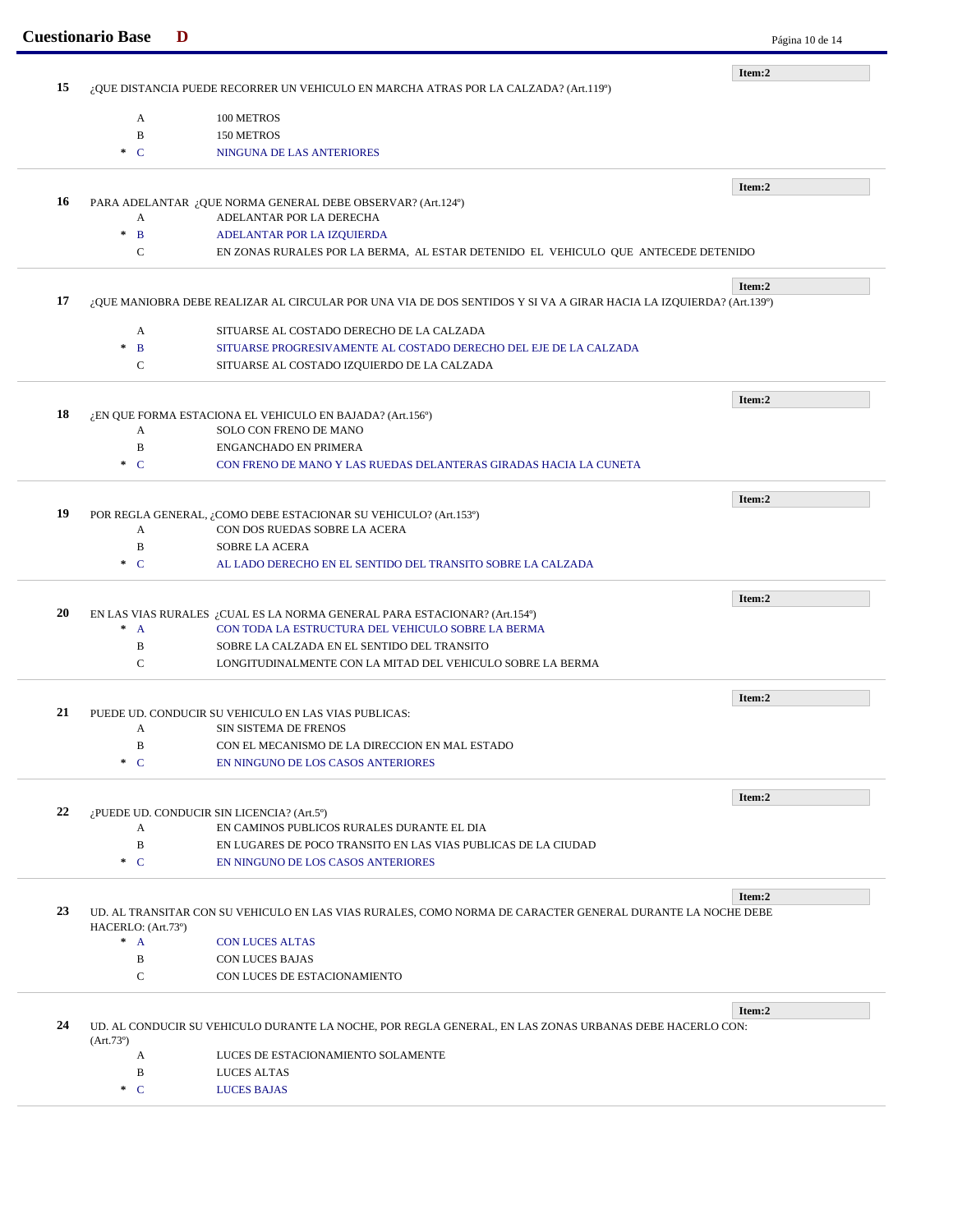|    | <b>Cuestionario Base</b>        | D                                                                                                              | Página 11 de 14 |
|----|---------------------------------|----------------------------------------------------------------------------------------------------------------|-----------------|
|    |                                 |                                                                                                                | Item:2          |
| 25 |                                 | UD. AL CONDUCIR SU VEHICULO PODRA USAR LA BOCINA: (Art. 78º)                                                   |                 |
|    | A                               | PARA APURAR AL VEHICULO QUE LE ANTECEDA                                                                        |                 |
|    | $\mathbf B$                     | PARA ANUNCIAR QUE ESTACIONARA                                                                                  |                 |
|    | $C^*$                           | PARA PREVENIR UN ACCIDENTE, SI ELLO ES ESTRICTAMENTE NECESARIO                                                 |                 |
|    |                                 |                                                                                                                | Item:2          |
| 26 |                                 | SI LA PARTE TRASERA DE SU VEHICULO PATINA HACIA UN COSTADO UD.:                                                |                 |
|    | A                               | <b>FRENA</b>                                                                                                   |                 |
|    | $\mathcal{H}$<br>$\overline{B}$ | GIRA LAS RUEDAS EN EL MISMO SENTIDO DE LA PATINADA                                                             |                 |
|    | $\mathbf C$                     | GIRA LAS RUEDAS DELANTERAS EN SENTIDO CONTRARIO A LA PATINADA                                                  |                 |
|    |                                 |                                                                                                                |                 |
| 27 |                                 | AL TRANSITAR CON SU VEHICULO UD. PODRA PASAR CON LUZ ROJA DEL SEMAFORO: (Art.110°)                             | Item:2          |
|    |                                 |                                                                                                                |                 |
|    | A                               | SI NO HAY VEHICULOS QUE PASEN CON LUZ VERDE                                                                    |                 |
|    | B                               | SI SU VEHICULO ES DESTINADO AL TRANSPORTE DE PASAJEROS                                                         |                 |
|    | $C^*$                           | <b>EN NINGUN CASO</b>                                                                                          |                 |
|    |                                 |                                                                                                                | Item:2          |
| 28 |                                 | ¿PUEDE UD. CONDUCIR UN VEHICULO DE DISTINTO TIPO A LA LICENCIA QUE POSEE POR LA VIA PUBLICA EN ALGUNO DE ESTOS |                 |
|    | CASOS? (Art.198 <sup>0</sup> )  |                                                                                                                |                 |
|    | A                               | PARA EFECTUAR VIAJES CORTOS                                                                                    |                 |
|    | $\, {\bf B}$                    | EN ZONAS NO CONTROLADAS                                                                                        |                 |
|    | $C^*$                           | EN NINGUNO DE LOS CASOS ANTERIORES                                                                             |                 |
|    |                                 |                                                                                                                | Item:2          |
| 29 |                                 | AL CONDUCIR SU VEHICULO UD. PODRA USAR EL BUSCA-CAMINOS: (Art.71º)                                             |                 |
|    | A                               | <b>EN MOVIMIENTO</b>                                                                                           |                 |
|    | $\mathbf B$                     | DIRIGIENDO EL HAZ DE LUZ DIRECTAMENTE AL FRENTE                                                                |                 |
|    | $\cdot$ C                       | EN NINGUNO DE LOS CASOS ANTERIORES                                                                             |                 |
|    |                                 |                                                                                                                |                 |
| 30 |                                 |                                                                                                                | Item:2          |
|    |                                 | UD. AL TRANSITAR CON SU VEHICULO PODRA NO TENER ESPEJO RETROVISOR, EN LOS SIGUIENTES CASOS: (Art.79°)          |                 |
|    | A                               | <b>CUANDO TRANSITE A BAJA VELOCIDAD</b>                                                                        |                 |
|    | B                               | CUANDO SU VEHICULO ES DE TRANSPORTE DE CARGA                                                                   |                 |
|    | $C^*$                           | EN NINGUNO DE LOS CASOS ANTERIORES                                                                             |                 |
|    |                                 |                                                                                                                |                 |
| 9  |                                 | EL DESGASTE DISPAREJO DE LOS NEUMATICOS DELANTEROS SE DEBE A:                                                  | Item:3          |
|    | A                               | EXCESO DE VELOCIDAD EN ZONAS DE CURVAS                                                                         |                 |
|    | $\mathbf B$                     | EXCESO DE PESO EN EL VEHICULO                                                                                  |                 |
|    | $\ast$ C                        | DEFICIENTE ALINEACION DEL TREN DELANTERO Y/O DESGASTE DE AMORTIGUADORES                                        |                 |
|    |                                 |                                                                                                                |                 |
|    |                                 |                                                                                                                | Item:3          |
| 10 | $\mathbf{A}$                    | EL CONDUCIR SIN RETIRAR TOTALMENTE EL PIE DEL PEDAL DE EMBRAGUE PRODUCE:<br>DESGASTE EN EL MOTOR DEL VEHICULO  |                 |
|    | B                               | MENOR FUERZA EN EL MOTOR                                                                                       |                 |
|    | $\ast$ C                        | DESGASTE PREMATURO EN BALATA DE EMBRAGUE                                                                       |                 |
|    |                                 |                                                                                                                |                 |
|    |                                 |                                                                                                                | Item:3          |
| 11 |                                 | LA FUNCION DEL CARBURADOR ES:                                                                                  |                 |
|    | A                               | REFINAR EL COMBUSTIBLE                                                                                         |                 |
|    | B                               | REALIZAR LA EXPLOSION EN EL MOTOR                                                                              |                 |
|    | $C^*$                           | REALIZAR LA MEZCLA EXACTA DEL AIRE CON EL COMBUSTIBLE                                                          |                 |
|    |                                 |                                                                                                                | Item:3          |
| 12 |                                 | LA EXCESIVA TEMPERATURA EN LA BATERIA PUEDE DEBERSE A:                                                         |                 |
|    | $^*$ A                          | DEFICIENTE FUNCIONAMIENTO DEL REGULADOR DEL VOLTAJE                                                            |                 |
|    | B                               | POCA CHISPA EN LAS BUJIAS                                                                                      |                 |
|    | C                               | DEMASIADA AGUA DESTILADA                                                                                       |                 |
|    |                                 |                                                                                                                |                 |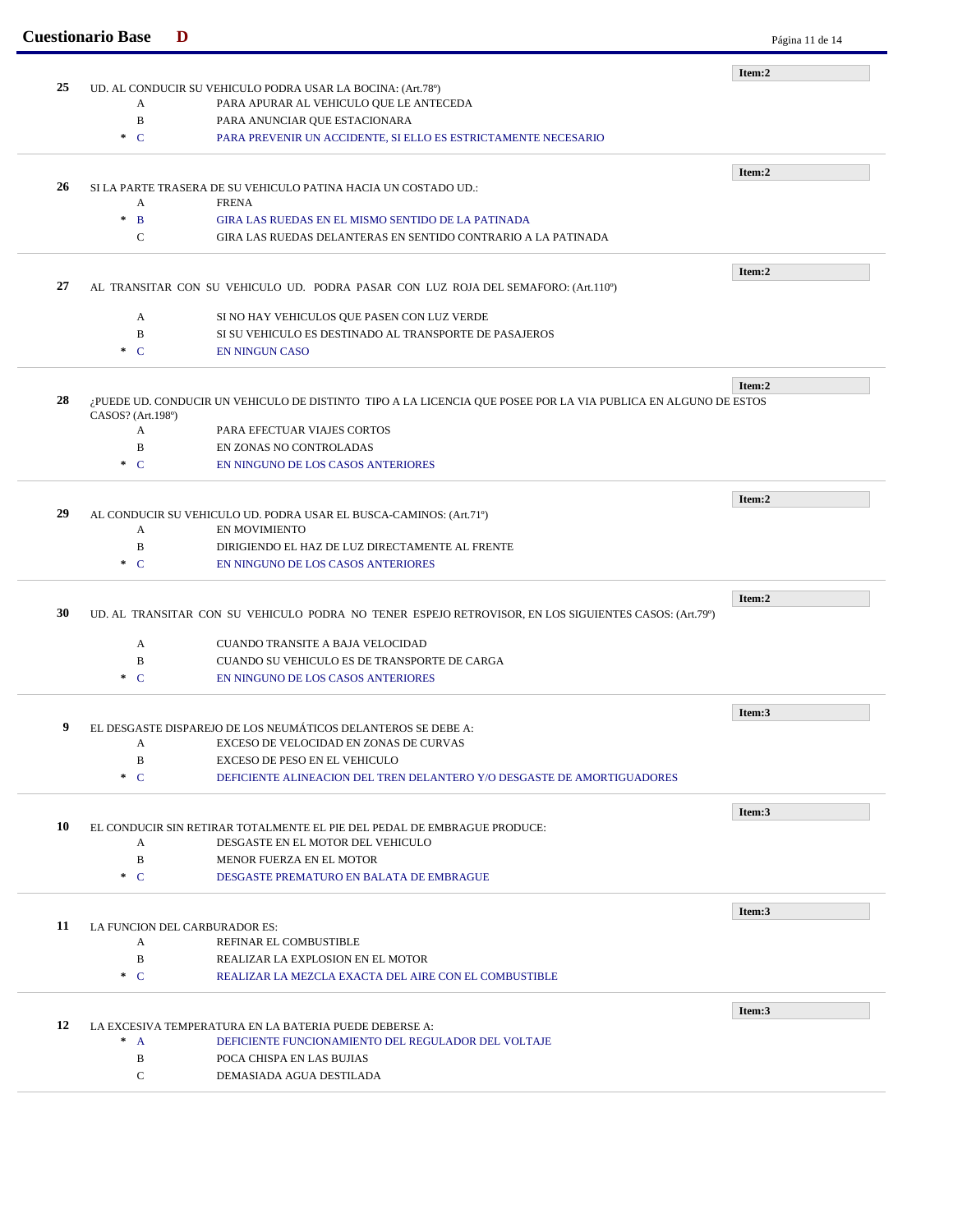|    | <b>Cuestionario Base</b> | D                                                                                                 | Página 12 de 14 |
|----|--------------------------|---------------------------------------------------------------------------------------------------|-----------------|
|    |                          |                                                                                                   | Item:3          |
| 13 | A                        | AL ENCENDERSE LA LUZ ROJA INDICADORA DE PRESION DE ACEITE SE DEBE:<br><b>CONTINUAR LA MARCHA</b>  |                 |
|    | $\ast$<br>$\mathbf{B}$   | DETENER INMEDIATAMENTE EL VEHICULO Y EL MOTOR                                                     |                 |
|    | $\mathbf C$              | CONTINUAR MUY LENTAMENTE                                                                          |                 |
|    |                          |                                                                                                   |                 |
|    |                          |                                                                                                   | Item:3          |
| 14 |                          | CIRCULANDO EL VEHICULO SE DETECTA QUE EL MOTOR SE SOBRECALIENTA, ELLO SE PUEDE DEBER A:           |                 |
|    | $^*$ A                   | <b>CIRCUITO DE REFRIGERACION OBSTRUIDO</b>                                                        |                 |
|    | B                        | INSUFICIENTE PASO DE AGUA CALIENTE AL RADIADOR DE LA CALEFACCION                                  |                 |
|    | $\mathbf C$              | <b>BATERIA CON BAJA CARGA</b>                                                                     |                 |
|    |                          |                                                                                                   | Item:3          |
| 15 |                          | INDIQUE EL MODO MAS SIMPLE DE LIMPIAR LOS BORNES SULFATADOS DE LA BATERIA:                        |                 |
|    | A                        | <b>ACIDO SULFURICO</b>                                                                            |                 |
|    | $\ast$<br>$\mathbf{B}$   | <b>AGUA CON BICARBONATO</b>                                                                       |                 |
|    | $\mathbf C$              | <b>AGUA DESTILADA</b>                                                                             |                 |
|    |                          |                                                                                                   | Item:3          |
| 16 |                          | SI DURANTE LA MARCHA DEL VEHICULO, SE DESCONECTA UN CABLE DE BUJIA:                               |                 |
|    | A                        | EL MOTOR NO FUNCIONA                                                                              |                 |
|    | $\ast$<br>$\mathbf{B}$   | <b>EL MOTOR PIERDE FUERZA</b>                                                                     |                 |
|    | $\mathbf C$              | EL MOTOR GIRA A LA MITAD DE LAS REVOLUCIONES NORMALES                                             |                 |
|    |                          |                                                                                                   | Item:3          |
| 17 |                          | EN UNA PENDIENTE (BAJADA) PRONUNCIADA, SE DEBE UTILIZAR:                                          |                 |
|    | A                        | PERMANENTEMENTE EL FRENO DE PIE                                                                   |                 |
|    | $\ast$<br>$\mathbf{B}$   | ENGANCHAR EN EL CAMBIO DE VELOCIDADES CORRESPONDIENTE                                             |                 |
|    | $\mathbf C$              | PRESIONAR EL PEDAL DEL EMBRAGUE                                                                   |                 |
|    |                          |                                                                                                   | Item:3          |
| 18 |                          | CUANDO EL TUBO DE ESCAPE EXPELE HUMO "AZUL" SIGNIFICA QUE EL VEHICULO ESTA:                       |                 |
|    | A                        | <b>MAL CARBURADO</b>                                                                              |                 |
|    | B                        | CON MOTOR FUERA DE PUNTO EN EL ENCENDIDO                                                          |                 |
|    | $\ast$ C                 | <b>OUEMANDO ACEITE</b>                                                                            |                 |
|    |                          |                                                                                                   |                 |
| 19 |                          | EN QUE OPORTUNIDAD SE DEBE USAR EL ESTRANGULADOR DE AIRE, CONOCIDO COMO "CHOKE" O "CHUPETE"       | Item:3          |
|    |                          |                                                                                                   |                 |
|    | A                        | EN TODA PARTIDA INICIAL                                                                           |                 |
|    | $\, {\bf B}$<br>$C^*$    | <b>GENERALMENTE A VELOCIDADES BAJAS</b>                                                           |                 |
|    |                          | DURANTE EL ARRANQUE INICIAL DEL MOTOR EN FRIO                                                     |                 |
|    |                          |                                                                                                   | Item:3          |
| 20 |                          | LA BUJIA EN LOS MOTORES BENCINEROS SIRVE PARA:                                                    |                 |
|    | A<br>$\, {\bf B}$        | MANTENER LA CORRIENTE DE LA BATERIA                                                               |                 |
|    | $C^*$                    | CALENTAR EL AIRE QUE SE MEZCLA CON LA BECINA<br>PRODUCIR LA CHISPA PARA EL ENCENDIDO DE LA MEZCLA |                 |
|    |                          |                                                                                                   |                 |
|    |                          |                                                                                                   | Item:3          |
| 21 |                          | SI EL MOTOR ESTA SOBRECALENTADO POR FALTA DE AGUA EN EL SISTEMA DE REFRIGERACION:                 |                 |
|    | $^*$ A                   | SE LE AGREGA AGUA LENTAMENTE CON EL MOTOR FUNCIONANDO                                             |                 |
|    | B                        | NO SE LE AGREGA AGUA                                                                              |                 |
|    | C                        | SE LE AGREGA AGUA CON EL MOTOR DETENIDO                                                           |                 |
|    |                          |                                                                                                   |                 |
| 22 |                          | AL SUBIR UNA CUESTA EN UN CAMBIO DE VELOCIDAD NO ADECUADO SE PRODUCE:                             | Item:3          |
|    | A                        | FALLA EN EL SISTEMA DE FRENOS                                                                     |                 |
|    | $\, {\bf B}$             | FALLA EN LA CAJA DE CAMBIOS                                                                       |                 |
|    | $C^*$                    | EXCESO DE CONSUMO DE COMBUSTIBLE                                                                  |                 |
|    |                          |                                                                                                   |                 |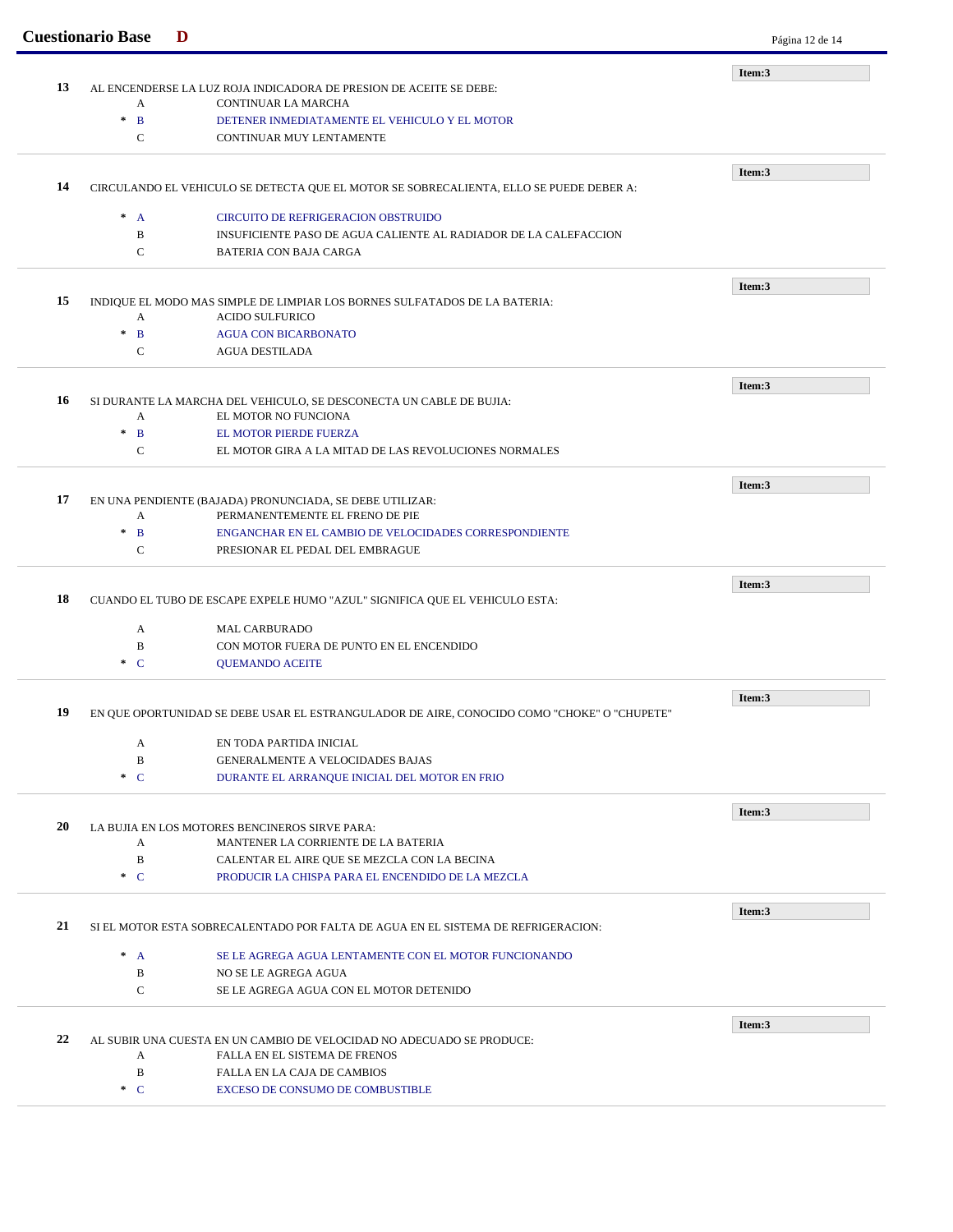|    | <b>Cuestionario Base</b>                          | D                                                                                    | Página 13 de 14 |
|----|---------------------------------------------------|--------------------------------------------------------------------------------------|-----------------|
|    |                                                   |                                                                                      | Item:3          |
| 23 | UNA CAUSA DE SOBRECALENTAMIENTO DEL MOTOR ES:     |                                                                                      |                 |
|    | A                                                 | <b>NEUMATICOS</b>                                                                    |                 |
|    | $\, {\bf B}$                                      | MAL USO DEL ACELERADOR                                                               |                 |
|    | $\cdot C$                                         | PUESTA A PUNTO INCORRECTA                                                            |                 |
|    |                                                   |                                                                                      | Item:3          |
| 24 | CUANDO UN NEUMATICO DELANTERO TIENE BAJA PRESION: |                                                                                      |                 |
|    | $^*$ A                                            | LA DIRECCION DEL VEHICULO TIENDE HACIA UN LADO                                       |                 |
|    | B                                                 | EL MOTOR PIERDE POTENCIA                                                             |                 |
|    | $\mathbf C$                                       | SE SOBRECALIENTA EL MOTOR                                                            |                 |
|    |                                                   |                                                                                      |                 |
| 25 |                                                   | EL QUE LOS FRENOS ROCEN PUEDE DEBERSE A:                                             | Item:3          |
|    | A                                                 | MALA REGULACION DEL PEDAL DE FRENO                                                   |                 |
|    | $\, {\bf B}$                                      | FALTA DE LIQUIDO DE FRENOS                                                           |                 |
|    | $\ast$ C                                          | MALA REGULACION DE BALATAS O PASTILLAS                                               |                 |
|    |                                                   |                                                                                      |                 |
| 26 |                                                   | PARA QUE LAS BANDAS DE LOS NEUMATICOS SE DESGASTEN EN FORMA PAREJA SE DEBE EFECTUAR: | Item:3          |
|    |                                                   |                                                                                      |                 |
|    | A                                                 | UN RECAUCHADO CADA 10.000 KILOMETROS                                                 |                 |
|    | $\ast$<br>$\mathbf{B}$                            | UNA ROTACION PERIODICA                                                               |                 |
|    | $\mathsf{C}$                                      | UN REDIBUJADO CADA 15.000 KILOMETROS                                                 |                 |
|    |                                                   |                                                                                      | Item:3          |
| 27 |                                                   | ANTES DE PONER UN VEHICULO EN MARCHA, EL CONDUCTOR DEBE VERIFICAR:                   |                 |
|    | A                                                 | EL FUNCIONAMIENTO DEL TUBO DE ESCAPE                                                 |                 |
|    | $\, {\bf B}$<br>$\ast$                            | EL FUNCIONAMIENTO DEL FRENO, EMBRAGUE E INSTRUMENTOS DEL TABLERO                     |                 |
|    | $\mathbf C$                                       | EL ESTADO DE LA CARROCERIA                                                           |                 |
|    |                                                   |                                                                                      |                 |
| 28 |                                                   | LO QUE RECIBE LA FUERZA DE EXPLOSION EN UN MOTOR SE DENOMINA:                        | Item:3          |
|    | $* A$                                             | <b>PISTON</b>                                                                        |                 |
|    | B                                                 | <b>BIELA</b>                                                                         |                 |
|    | $\mathbf C$                                       | CIGUEÑAL                                                                             |                 |
|    |                                                   |                                                                                      |                 |
| 29 |                                                   | LA FUNCION DEL FILTRO DE ACEITE ES:                                                  | Item:3          |
|    | A                                                 | RESTITUIR LA VISCOSIDAD DEL ACEITE                                                   |                 |
|    | $*$ B                                             | RETENER LAS PARTICULAS GRUESAS DEL ACEITE                                            |                 |
|    | $\mathbf C$                                       | SEPARAR EL COMBUSTIBLE DEL ACEITE                                                    |                 |
|    |                                                   |                                                                                      |                 |
|    |                                                   |                                                                                      | Item:3          |
| 30 |                                                   | LA FUNCION DEL FILTRO DE AIRE:                                                       |                 |
|    | A                                                 | SEPARAR EL AIRE DEL ACEITE                                                           |                 |
|    | $\, {\bf B}$                                      | SEPARAR EL AIRE DEL COMBUSTIBLE                                                      |                 |
|    | $C^*$                                             | RETENER LAS PARTICULAS CONTENIDAS EN EL AIRE, ANTES DE ENTRAR AL CARBURADOR          |                 |
|    |                                                   |                                                                                      | Item:3          |
| 31 |                                                   | SE RECOMIENDA TENER EL NIVEL DE ACEITE EN EL CARTER APROXIMADAMENTE:                 |                 |
|    | A                                                 | A 2 CMS. SOBRE LA MARCA SUPERIOR DE LA VARILLA MEDIDORA DE ACEITE                    |                 |
|    | B                                                 | A 5 CMS. SOBRE LA MARCA SUPERIOR DE LA VARILLA MEDIDORA DE ACEITE                    |                 |
|    | $\cdot C$                                         | ENTRE LA MARCA SUPERIOR E INFERIOR DE LA VARILLA                                     |                 |
|    |                                                   |                                                                                      | Item:3          |
| 32 |                                                   | LA FALTA DE PRESION DE AIRE EN LOS NEUMATICOS PRODUCE:                               |                 |
|    | A                                                 | DESGASTE EN EL CENTRO DE LA BANDA DE RODAMIENTO                                      |                 |
|    | $\ast$<br>$\mathbf{B}$                            | DESGASTE EN LOS COSTADOS DE LA BANDA DE RODAMIENTO                                   |                 |
|    |                                                   |                                                                                      |                 |